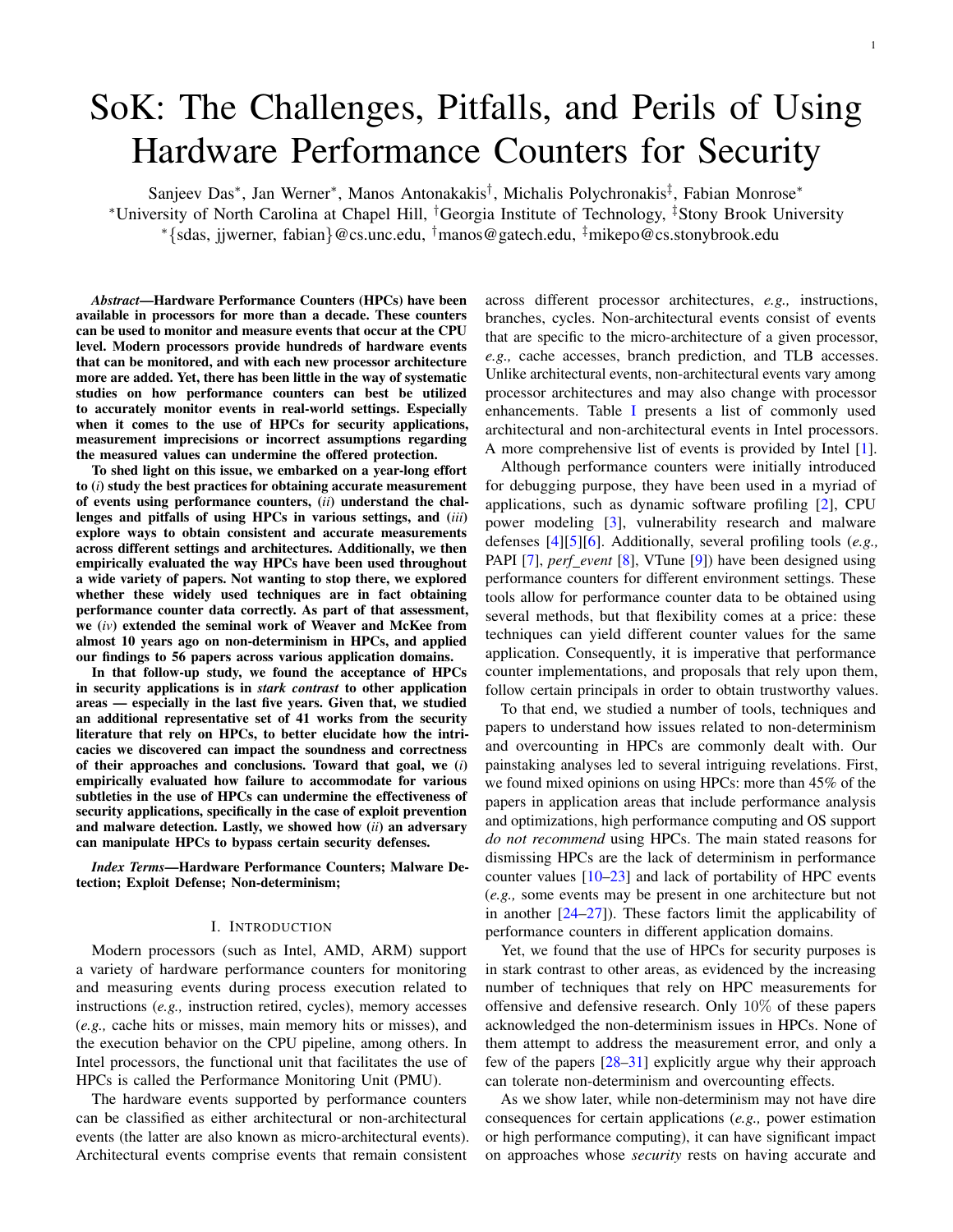consistent HPC measurements. For example, malware and exploit defenses  $[5, 6, 32]$  $[5, 6, 32]$  $[5, 6, 32]$  $[5, 6, 32]$  $[5, 6, 32]$  are susceptible to non-determinism effects and contamination of events. This is mainly because in security applications, the attack models rely on small variations in performance counter data to differentiate suspicious from benign behaviors  $[6, 32]$  $[6, 32]$  $[6, 32]$ . Even a minor variation of 1-5% in counter values [\[28\]](#page-13-13), can lead to poor performance of those models. Therefore, it is particularly important that in security settings, these challenges are addressed.

In bringing these challenges and pitfalls to the forefront, we make several contributions, including:

- Summarizing proper techniques for instantiating and using hardware performance counters.
- Studying nearly 100 papers to synthesize how HPCs have been used and adopted in different application domains.
- Extending the seminal work of Weaver & McKee [\[33\]](#page-13-16) in order to better examine what problems persist in modern processors 10 years after the original study.
- Contrasting HPC-based monitoring techniques and presenting ways to improve them.
- Empirically demonstrating how failure to cover key aspects in the collection of HPC events can undermine the correctness of approaches that rely on accurate HPC measurements for security purposes.
- Demonstrating how an adversary can manipulate HPCs to bypass certain security defenses.
- A set of recommendations regarding the use of HPCs.

# II. BACKGROUND AND CHALLENGES

For pedagogical purposes, we present a primer on hardware performance counters and then discuss the implementation challenges that are involved in accurately monitoring events.

To obtain performance counter information from the hardware, the counters must first be configured according to the events of interest. Afterwards, at run time, the counters can be read using two techniques, namely *polling* or *sampling*. We discuss each step in turn.

*1) Configuring the counters:* Performance counters must be configured in kernel mode, but they can be read in user mode. Moreover, although hundreds of events are available for monitoring, only a limited number of counters can be used simultaneously. Therefore, one must carefully pick and configure which events to monitor using the available counters. The number of available counters varies between processor architectures, *e.g.,* modern Intel CPUs support three fixed and four programmable counters per core [\[1\]](#page-13-0). Fixed counters monitor fixed events such as instruction retired, logical cycles, and reference cycles, while programmable counters can be configured to monitor architectural and non-architectural events. The configuration of performance counters is performed by writing into model specific registers (MSRs).

*2) Reading Counter Values:* Performance counters can be read by either sampling or polling.

• Polling: The counters can be read at any instant. Counters are read using the MSRs. For that purpose, Intel uses specific instructions (rdmsr, wrmsr) to read from and write to MSRs, respectively. Reading counters from user

space can be done using the rdpmc instruction. Fig. [1](#page-2-1) presents an example of how polling can be used to measure a user space process.

• Event-based sampling: HPCs also support sampling of various metrics based on the occurrence of events. This feature is enabled in most CPUs through a specific interrupt, called *Performance Monitoring Interrupt (PMI)*, which can be generated after the occurrence of a certain number of events. For instance, one can configure HPCs with a certain threshold, which will result in the generation of a PMI once a counter exceeds that threshold. Fig. [2](#page-2-1) shows how an event is configured with a specific threshold, n, for the number of instructions retired that should generate a PMI. At each PMI (*i.e.,* after every n retired instructions), the numbers of cycles and arithmetic, call, direct call, and return instructions are read.

# <span id="page-1-1"></span>*A. Challenges and Pitfalls*

Unfortunately, the seemingly simple nature of using HPCs for performance measurements becomes complicated due to several sources of contamination, which may lead to discrepancies in the actual measurement of events<sup>[1](#page-1-0)</sup>. Reasons that can lead to inaccurate measurement include:

- *External sources:* The runtime environment may vary across runs. For example, OS activity, scheduling of programs in multitasking environments, memory layout and pressure, and multi-processor interactions may change between different runs. Similarly, micro-architectural state changes may cause discrepancies in the events' count.
- *Non-determinism:* Weaver *et al.* [\[34\]](#page-13-17) provide an overview of the impact of non-deterministic events (*e.g.,* hardware interrupts like periodic timers) in HPC settings. Many sources of non-determinism can be hard to predict and mostly depend on OS behavior and the other applications (besides the measured one) running on the system.
- *Overcounting:* Performance counters may overcount certain events on some processors. For instance, on Pentium D processors, the instruction retired event may be overcounted on several occasions, most notably, during x87/SSE exceptions, lazy floating point handling by OS, and execution of certain instructions such as fldcw, fldenv, and emms [\[34\]](#page-13-17).
- *Variations in tool implementations:* Many tools have been developed to help obtaining performance counter measurements. Oftentimes, these tools yield different results even in a strictly controlled environment for the same application. The variation of measurements may result from the techniques involved in acquiring them, *e.g.,* the point at which they start the counters, the reading technique (polling or sampling), the measurement level (thread, process, core, multiple cores), and the noisefiltering approach used.

<span id="page-1-0"></span><sup>&</sup>lt;sup>1</sup> Although this paper is mainly focussed on the Intel x86 architecture, non-determinism due to HPCs has also been observed on AMD x86 processors [\[34\]](#page-13-17), and thus our findings may be relevant for those as well.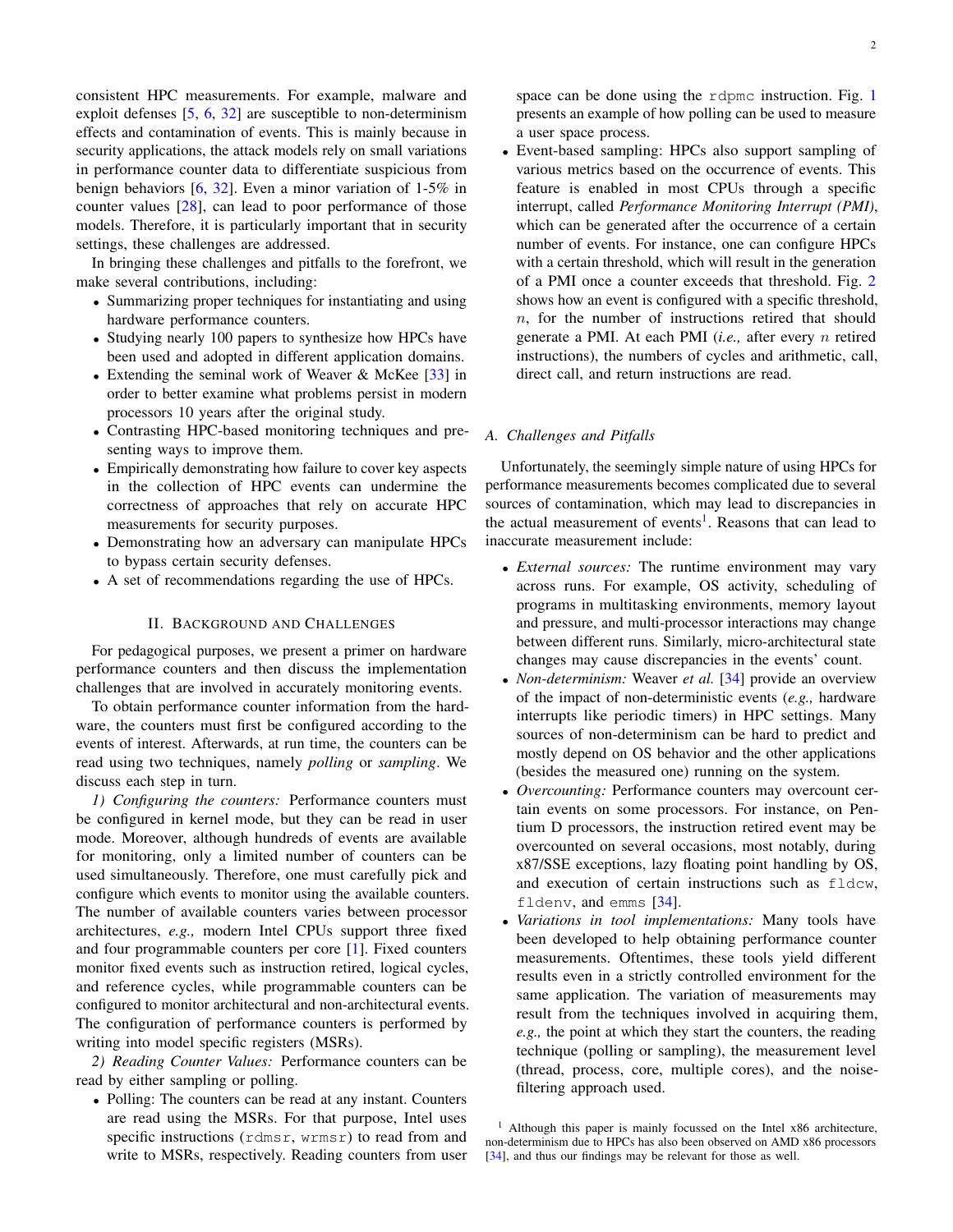TABLE I: Hardware Events

<span id="page-2-0"></span>

| <b>Architectural Events</b> | Description                     | Non-architectural Events   | Description                           |
|-----------------------------|---------------------------------|----------------------------|---------------------------------------|
| $1.$ Ins                    | Instruction retired             | 9. Uops_Retired            | All micro-operations that retired     |
| $2.$ Clk                    | Unhalted core cycles            | 10. Mem_Load_Uops_Retired  | Retired load uops                     |
| 3. Br                       | <b>Branch</b> instructions      | 11. Mem Store Uops Retired | Retired store uops                    |
| 4. Arith Ins                | Arithmetic instructions         | 12. Br Miss Pred Retired   | Mispredicted branches that retired    |
| 5. Call                     | Near call instructions          | 13. Ret Miss               | Mispredicted return instructions      |
| 6. Call D                   | Direct near call instructions   | 14. Call D Miss            | Mispredicted direct call instructions |
| 7. Call ID                  | Indirect near call instructions | 15. Br Far                 | Far branches retired                  |
| 8. Ret                      | Near return instructions        | 16. Br Inst Exec           | Branch instructions executed          |
|                             |                                 | 17. ITLB_Miss              | Misses in ITLB                        |
|                             |                                 | 18. DTLB Store Miss        | Store uops with DTLB miss             |
|                             |                                 | 19. DTLB Load Miss         | Load uops with DTLB miss              |
|                             |                                 | 20. LLC Miss               | Longest latency cache miss            |

<span id="page-2-1"></span>

Fig. 1: Polling: *First, the counters are configured in kernel space with the events of interest. Later, they can be read either in user or kernel space.*

## III. PROPER INSTANTIATION AND USAGE

Acquiring accurate measurements using performance counters requires careful consideration of operational aspects.

*Context switch monitoring:* Performance counters measure system-wide events and are agnostic to which process is running on the processor. Most processors support separation of kernel and user space events, but per-process filtering of counter values is not available. In order to profile the runtime behavior of a process, performance counter values must be saved during context switches to avoid any contamination due to events from other processes. Monitoring context switches involves patching the kernel, which is a non-trivial task, especially in closed-source OSes.

*Interrupt handling:* Recall that performance counters are typically used in conjunction with performance monitoring interrupts (PMI). This feature is is not essential when reading events in sampling mode; it can also profile events at a finer granularity. PMIs can be handled in different ways, such as by writing a callback routine, API hooking, or hooking the PMI handler [\[35\]](#page-13-18). Note that proper PMI handling may be challenging due to, for example, the lack of documentation or inability to patch the operating system.

*Process filtering upon PMI:* Since the performance monitoring unit operates at the hardware level, it is OS-process agnostic. Therefore, when PMI is configured, the PMU can generate hardware interrupts for all processes running on a given processor core. Consequently, to accurately profile an



Fig. 2: Event-based Sampling: *PMI is configured using instruction retired event in kernel space, with a threshold set at n. Once instructions retired exceed n, a PMI is triggered; then all the counters can be read in kernel space.*

application, it is necessary to implement a technique for filtering performance counter data relevant solely to the process of interest. Otherwise, counter data will be contaminated by the events of other processes.

*Minimizing the impact of non-deterministic events:* As discussed in  $\S$ [II-A,](#page-1-1) performance counters suffer from non-determinism and event overcounting. Thus, for several applications, it is important to consider only deterministic events. A deterministic event is defined as an event whose value does not vary between identical runs and matches the expected values that would be obtained through alternative means, e.g., through code inspection. Unfortunately, this is a daunting challenge because some events may be deterministic in some processor architectures, but not in others [\[34\]](#page-13-17). We return to this later in §[VI.](#page-6-0)

## IV. CONTEMPORARY APPROACHES AND TOOLS

<span id="page-2-2"></span>Based on our study, we have identified two main strategies in the literature for recording HPC measurements at runtime. The first is via source code instrumentation. In this approach, the source code is instrumented with probing points before and after the main code. The probing points instruct the kernel module when to initialize and when to terminate the monitoring of the performance counters. For example in Fig. [1,](#page-2-1) the sample code is instrumented using the probe points  $\text{asm}\{\text{int } 0x2e\}.$ The major challenge of this approach is that it requires source code modification, which may not always be possible, especially for closed-source software.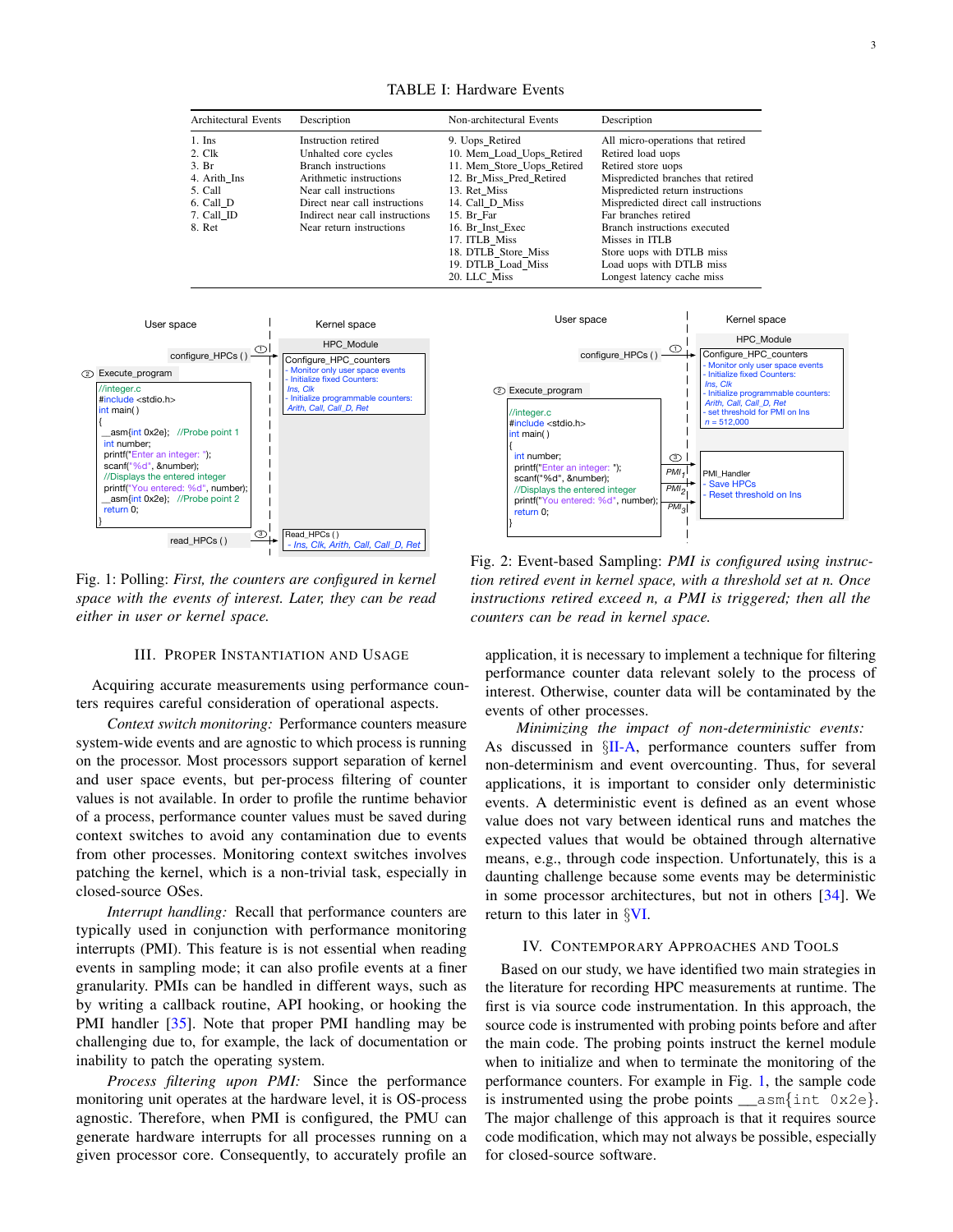Alternatively, a binary-compatible approach can be taken. One solution is to create the target process in suspended mode, and then enable the performance counters. Once the process terminates, performance counter values for the process are extracted. The drawback of this method is that monitoring starts immediately after the process is created, which is much earlier than the actual program begins. This is because a process is a container for a set of resources used and follows several steps before the actual execution of the program begins [\[36\]](#page-13-19). An alternative is to monitor a running process by attaching to and detaching from it after a particular condition is met. This approach is followed by popular monitoring tools, *e.g.,* Perf, and Oprofile [\[37\]](#page-13-20). In this technique, a new thread is created in suspended mode in the address space of the existing process, and then the performance counters are initialized. The counters are terminated once the process halts or after a predefined state is reached. One can use this method to monitor events at a finer granularity, *e.g.,* to monitor a function.

#### V. DOS AND DON'TS

<span id="page-3-2"></span>It should be clear by now that obtaining accurate and reliable performance counter values can be tricky, if not frustrating. To lessen the burden on programmers, a number of utilities and tools have been developed to obtain performance counter information on different platforms. To study how these tools and techniques have been used, we selected a set of papers that mentioned the issues of non-determinism in performance counters that were initially highlighted by Weaver & McKee [\[33\]](#page-13-16). The papers were normalized based on the citation count and the ranking of the venue they appeared in, after which we choose the most cited of these papers in the past 10 years. The result was a set of 56 papers, listed in Table [II.](#page-4-0)

Performance counter tools facilitate the measurement of events at three levels of granularity:

*Coarse Measurement:* logs the aggregate occurrence of the configured events for the entire execution. The most popular tool that supports this functionality is *Perf event*, which uses a polling mechanism to read the counters.

*Snippet Measurement:* analyzes events related to a section of the program instead of the entire program. To support this capability, a high-level interface is provided to obtain the performance counter values. *PAPI* is one such cross-platform tool that employs source code instrumentation to measure events for a section of the program [\[7\]](#page-13-6). A polling mechanism is used to read the counters.

*Fine-grained Measurement:* samples events using an interrupt-based mechanism. HPCs are preconfigured to generate an interrupt every n events. *Perf event* and *Oprofile* support monitoring of an application based on the number of occurrences of specific events. The use of sampling can allow for the most fine-grained measurement, *e.g.*, when  $n = 1$ .

Table [II](#page-4-0) lists a variety of works that rely on common tools (e.g., Perf\_event, Pfmon, perfctr, PAPI, Intel VTune) or custom implementations for profiling HPC information. As described earlier, a potpourri of mechanisms are used, including polling [\[69–](#page-14-0)[71,](#page-14-1) [75–](#page-14-2)[77\]](#page-14-3) or event-based sampling [\[4–](#page-13-3)[6,](#page-13-5) [28,](#page-13-13) [32,](#page-13-15) [68,](#page-14-4) [78,](#page-14-5) [79\]](#page-14-6) to measure events at different granularities. Some

proposals [\[4–](#page-13-3)[6,](#page-13-5) [28,](#page-13-13) [32,](#page-13-15) [78,](#page-14-5) [79\]](#page-14-6) apply per-process filtering in order to sample only the events of a specific process. Tools such as Perf\_event and Intel VTune support that feature.

#### <span id="page-3-1"></span>*A. Trends and Concerns*

Given the major issues of non-determinism and overcounting in HPCs, we decided to look more closely at the 56 papers to assess *i*) whether the authors acknowledged the impact of these issues in their analysis, *ii*) whether they addressed the challenges that arise due to non-determinism, and *iii*) the extent to which measurement error (due to non-determinism) was explicitly accounted for in their empirical analysis.

As noted in §[I,](#page-0-0) we found mixed opinions on using HPC in empirical analyses. The lack of determinism in performance counter values  $[10-23]$  $[10-23]$  and the lack of portability of HPC events [\[7,](#page-13-6) [25,](#page-13-21) [26,](#page-13-22) [99\]](#page-15-0) were two of the main reasons for not using HPCs in certain domains. Despite the acknowledgment of these issues by works in all application domains, there has been virtually no attempt towards resolving the measurement errors resulting from them. Alas, a few approaches [\[70](#page-14-7)[–72\]](#page-14-8) even go as far as arguing that their techniques are not affected, claiming that measurement variations are insignificant.

That dismissal is juxtaposed by two extreme views on HPCs. On one hand, Lundberg et al. [\[61\]](#page-14-9) noted that non-determinism is a commonly observed behavior in multiple CPU environments because of OS operations and multiple applications running on the system. Two different runs of the same program with exactly same inputs may not be identical. Because of this fact, the performance counter may record different event counts for two different runs of the same program, and thus should not be relied upon. On the other extreme, relying entirely on the non-deterministic nature of performance counters, Suciu *et al.* [\[73\]](#page-14-10) leverage that "feature" to generate random numbers.

After noticing the rise of HPC usage in security for offensive (*e.g.,* [\[109\]](#page-15-1)) and defensive techniques (*e.g.,* [\[5,](#page-13-4) [6,](#page-13-5) [32\]](#page-13-15)), we decided to extend our analysis to cover 41 security papers (shown in Table [III\)](#page-5-0) that used HPCs and appeared in the past 10 years<sup>[2](#page-3-0)</sup>. In Table [III,](#page-5-0) we display whether HPCs were recommended or not. In order to make that determination, we used the following criteria for 'yes': the authors either explicitly advocate using HPCs (irrespective of whether they acknowledge issues related to non-determinism) or HPCs are used for the main application domain of their approach, even if the paper disregards HPCs for a specific purpose. For instance, Gruss *et al.* [\[100\]](#page-15-2) showed that HPCs cannot be used for detecting "flush+flush" attacks, but explicitly state that HPCs can be used for their main application domain, such as for detecting cache attacks, rowhammer attacks, and also "flush+reload" attacks. Only 4  $(10\%)$  out of these papers acknowledged the non-determinism issues associated with using HPCs. While all of them recommend using HPCs for security purposes, none attempt to address the measurement error due to non-determinism, and only a few [\[28–](#page-13-13)[31\]](#page-13-14) argue why their approaches are not affected (*e.g.,* because they observed only minor variations in the measurement of events). While it may be true that some approaches (e.g.,  $[31]$ ) may not be adversely

<span id="page-3-0"></span><sup>2</sup>We normalized the papers based on the citation count and the ranking of the venue they appeared in.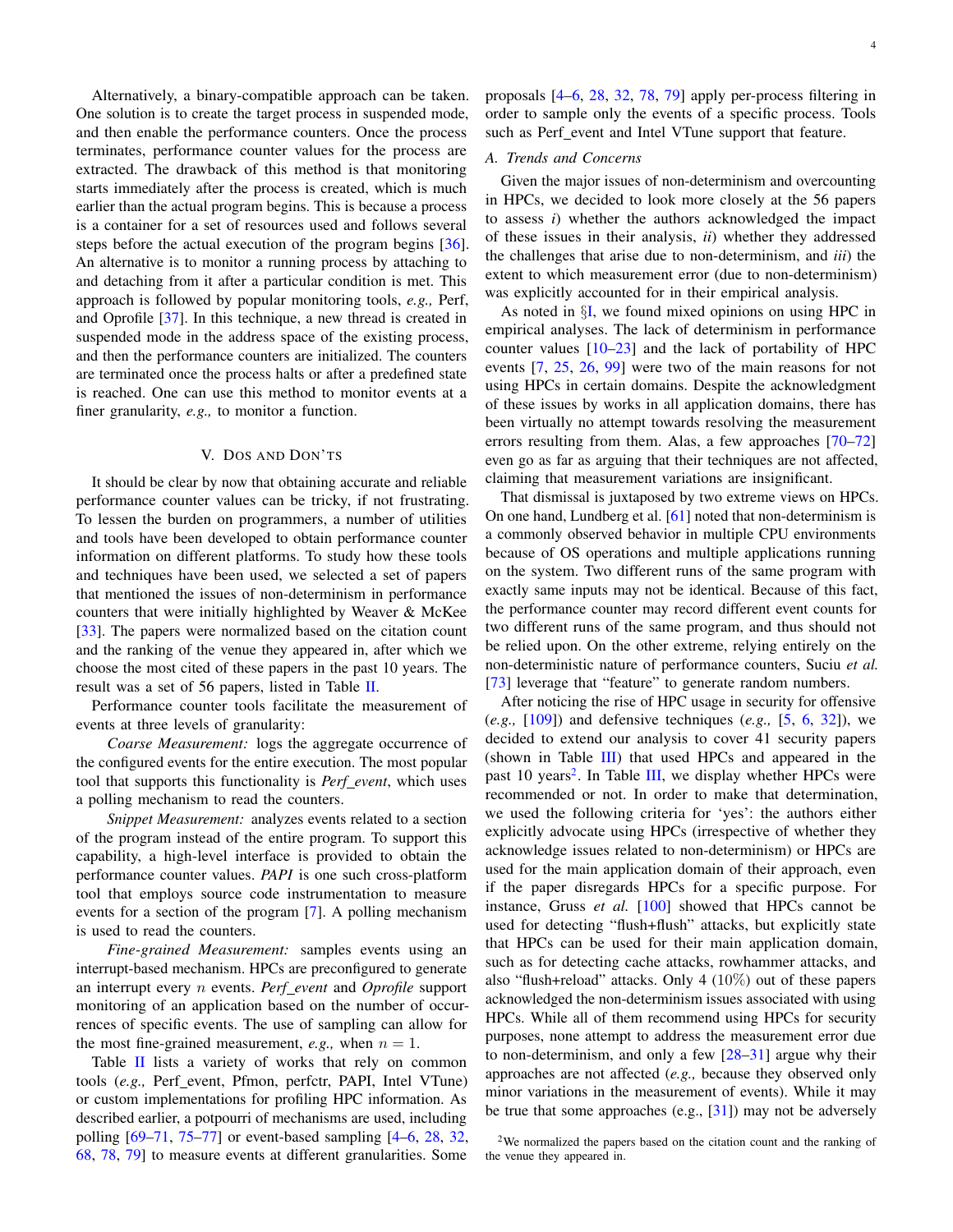<span id="page-4-0"></span>

| Application                              | Authors                                                                                                                                                                                                                                                                                                                                                                                                                                                                         | Non-determinism<br>acknowledged | Non-determinism<br>challenges<br>addressed                                                                               | Measurement<br>error addressed                                                                                                                                                       | Recommend<br>using HPCs                                |
|------------------------------------------|---------------------------------------------------------------------------------------------------------------------------------------------------------------------------------------------------------------------------------------------------------------------------------------------------------------------------------------------------------------------------------------------------------------------------------------------------------------------------------|---------------------------------|--------------------------------------------------------------------------------------------------------------------------|--------------------------------------------------------------------------------------------------------------------------------------------------------------------------------------|--------------------------------------------------------|
| Auto-tuning/Profiling                    | Zaparanuks et al. [38]<br>Weaver $[8]$<br>Weaver et al. [34]<br>Weaver & Dongarra [39]<br>Rohou [40]<br>Nowak et al. [41]<br>Lim et al. $[42]$<br>Moseley et al. [43]                                                                                                                                                                                                                                                                                                           |                                 | O<br>e<br>∩<br>0<br>$\circ$<br>$\circ$                                                                                   | $\circ$<br>О<br>$\circ$<br>O<br>$\circ$<br>$\circ$<br>$\circ$<br>$\circ$                                                                                                             | $\circ$<br>$\circ$<br>$\circ$<br>O<br>О                |
| Debugging                                | O'Callahan et al. [44]                                                                                                                                                                                                                                                                                                                                                                                                                                                          | $\bullet$                       | $\bullet$                                                                                                                | $\circ$                                                                                                                                                                              | $\bullet$                                              |
| Performance Analysis<br>and Optimization | Chen et al. $[45]$<br>Chen et al. $[46]$<br>Mushtaq et al. [27]<br>Tuduce et al. [47]<br>Segulja & Abdelrahman [48]<br>Wang et al. [49]<br><b>Bird</b> [10]<br>Michalska et al. [11]<br>Flater & Guthrie [12]<br>Röhl et al. [50]<br>Hoske $[51]$<br>Born de Oliveira [52]<br>Lim et al. $[13]$<br>Michalska et al. [14]<br>Akiyama & Hirofuchi [53]<br>Chang et al. $[15]$<br>Doyle <i>et al.</i> $[16]$<br>Stevens et al. [54]<br>Melhus $&$ Jensen [55]<br>Wicht et al. [56] | C                               | $\circ$<br>$\circ$<br>$\circ$<br>$\circ$<br>O<br>O<br>0<br>O<br>O<br>O<br>$\bigcirc$<br>0<br>O<br>O<br>O<br>◑            | $\circ$<br>$\circ$<br>$\circ$<br>$\circ$<br>$\circ$<br>O<br>$\circ$<br>0<br>$\circ$<br>$\circ$<br>$\circ$<br>$\circ$<br>O<br>$\circ$<br>$\circ$<br>O<br>$\circ$<br>$\circ$<br>О<br>◑ | $\bullet$<br>∩<br>О<br>Ō<br>O<br>O<br>Ω<br>O<br>O<br>Ω |
| <b>High Performance</b><br>Computing     | Zhou et al. [17]<br>Bock & Challacombe [57]<br>Mushtaq et al. [18]<br>Hussein et al. [58]<br>Merrifield et al. [59]<br>Teabe et al. [60]<br>Pruitt & Freudenthal [19]<br>Lundberg $[61]$<br>Molnár & Végh [20]<br>Ozdal et al. [62]<br>Peraza et al. [63]<br>Torres & Liu $[64]$<br>Al-hayanni et al. [65]<br>Torres & Liu $[66]$                                                                                                                                               | O<br>O<br>О<br>Ω<br>$\circ$     | $\circ$<br>$\circ$<br>0<br>◑<br>$\times$<br>◑<br>$\times$<br>$\circ$<br>$\circ$<br>O<br>$\times$<br>$\times$<br>$\times$ | $\circ$<br>$\circ$<br>$\circ$<br>◑<br>O<br>×<br>◑<br>$\times$<br>$\circ$<br>O<br>O<br>$\times$<br>$\times$<br>$\times$                                                               | $\circ$<br>Ω<br>×<br>$\times$<br>$\circ$<br>Ω<br>∩     |
| OS Support                               | Bergan et al. [67]<br>Lu et al. $[21]$<br>Stefan et al. [68]<br>Lu et al. [22]                                                                                                                                                                                                                                                                                                                                                                                                  |                                 | $\circ$<br>$\circ$<br>$\circ$<br>$\circ$                                                                                 | $\circ$<br>$\circ$<br>$\circ$<br>О                                                                                                                                                   | ●<br>О<br>●<br>О                                       |
| Power Analysis                           | Singh et al. [69]<br>Davis et al. [25]<br>Davis et al. $[26]$<br>Goel [70]<br>Singh $[71]$<br>Hussein et al. [24]<br>Da Costa et al. [72]                                                                                                                                                                                                                                                                                                                                       | $\bigcirc$                      | $\times$<br>$\circ$<br>O<br>O<br>$\bullet$                                                                               | $\times$<br>$\circ$<br>O<br>$\circ$<br>$\circ$<br>$\circ$<br>О                                                                                                                       | $\circ$<br>O                                           |
| Random No. Generation                    | Suciu et al. [73]<br>Marton et al. [74]                                                                                                                                                                                                                                                                                                                                                                                                                                         |                                 | $\circ$<br>$\circ$                                                                                                       | $\circ$<br>$\circ$                                                                                                                                                                   |                                                        |

TABLE II: Hardware Performance Counters Usage in Selected Papers

 $\bullet$  Yes  $\circ$  No  $\times$  Not Applicable based on column 3  $\bullet$  Respondent's answer inconsistent with description provided in the paper

affected by minor variations in measurements, an adversary can deliberately skew measurements to have higher variations, to defeat security defense mechanisms. We show precisely that later on in §[VIII.](#page-10-0)

As noted earlier, for an accurate profiling of a given application, its counter data *must not* be contaminated by events from other processes. Since security applications will have significant impact even due to minor variations in the measurement of events (as discussed in §[I\)](#page-0-0), we mainly focused our attention on security approaches. Our painstaking analysis of these works revealed several common mistakes. For the

sake of brevity, Table [IV](#page-5-1) highlights some observations for the security research area. We selected these security papers because they represent the state of art techniques and their methodologies are clearly stated.

In short, we found evidence of:

- *No per-process filtering:* As discussed in §[IV,](#page-2-2) performance counters measure events across the same CPU core. Any implementation that does not apply per-process filtering will capture events from other processes (*e.g.,* [\[77\]](#page-14-3)).
- *PMI-based filtering only:* Many approaches [\[5,](#page-13-4) [6,](#page-13-5) [79\]](#page-14-6) filter performance counter data relevant to a process while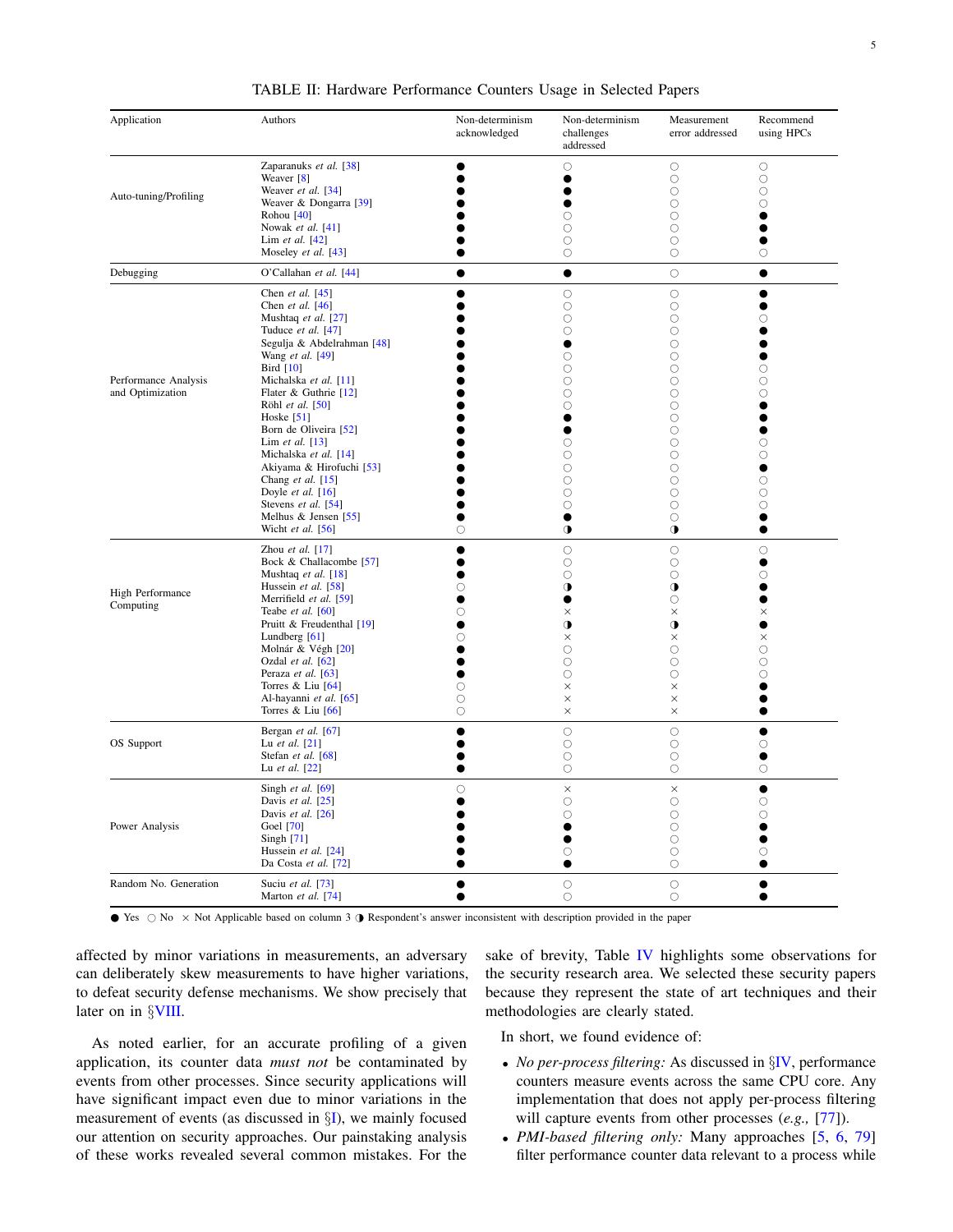<span id="page-5-0"></span>

| Application                   | Authors                                 | Non-determinism<br>acknowledged | Non-determinism<br>challenges<br>addressed | Measurement error<br>addressed | Recommend using<br><b>HPCs</b> |
|-------------------------------|-----------------------------------------|---------------------------------|--------------------------------------------|--------------------------------|--------------------------------|
|                               | Xia et al. [80]                         | $\circ$                         | $\times$                                   | $\times$                       |                                |
|                               | Yuan et al. [81]                        | $\circ$                         | $\times$                                   | $\times$                       |                                |
|                               | Aweke et al. [82]                       | O                               | $\times$                                   | $\times$                       |                                |
|                               | Zhou et al. $[77]$                      | Ω                               | $\times$                                   | $\times$                       |                                |
| Exploit                       | Pfaff et al. $[32]$                     | O                               | $\times$                                   | $\times$                       |                                |
|                               | Torres & Liu $[83]$                     | $\circ$                         | $\times$                                   | $\times$                       |                                |
|                               | Wang & Backer [78]                      | O                               | $\times$                                   | $\times$                       |                                |
|                               | Das et al. $[79]$ *                     | $\circ$                         | $\times$                                   | $\times$                       |                                |
|                               | Herath & Fogh [84]                      | $\circ$                         | $\times$                                   | $\times$                       |                                |
|                               | Demme et al. $[5]$ $\dagger$            | $\circ$                         | $\times$                                   | $\times$                       |                                |
|                               | Tang et al. $[6]$ *                     | O                               | $\times$                                   | $\times$                       |                                |
|                               | Wang & Karri [4]                        | O                               | $\times$                                   | $\times$                       |                                |
|                               | Bahador et al. [85]                     | O                               | $\bullet$                                  | ◑                              |                                |
|                               | Wang & Karri [86]                       | O                               | $\times$                                   | $\times$                       |                                |
|                               | Kazdagli et al. [87] †                  | O                               | ◑                                          | ◑                              |                                |
| Malware                       | Wang et al. [88]                        | O                               | $\times$                                   | $\times$                       |                                |
|                               | Garcia-Serrano <sup>[89]</sup>          | O                               | $\times$                                   | $\times$                       |                                |
|                               | Zhang et al. $[90]$                     | Ω                               | $\times$                                   | $\times$                       |                                |
|                               | Singh et al. $[76]$ *                   | Ó                               | $\times$                                   | $\times$                       |                                |
|                               | Jyothi et al. [91]                      | O                               | $\times$                                   | $\times$                       |                                |
|                               | Patel <i>et al.</i> [92]                | O                               | $\times$                                   | $\times$                       |                                |
|                               | Peng et al. $[93]$ *                    | $\circ$                         | $\times$                                   | $\times$                       |                                |
|                               | Martin et al. [94]                      | $\circ$                         | $\times$                                   | $\times$                       |                                |
|                               | Uhsadel et al. [95]                     | $\circ$                         | $\times$                                   | $\times$                       |                                |
|                               | Bhattacharya & Mukhopad-<br>hyay $[96]$ | $\circ$                         | $\times$                                   | $\times$                       |                                |
|                               | Chiappetta et al. [97]                  | О                               | $\times$                                   | $\times$                       |                                |
|                               | Maurice et al. [98]                     | $\circ$                         | $\times$                                   | $\times$                       |                                |
| Side-channel Attack           | Hunger et al. [99]                      | Ω                               | $\times$                                   | $\times$                       |                                |
|                               | Gruss et al. [100]                      | $\circ$                         | $\times$                                   | $\times$                       |                                |
|                               | Payer [101]                             | O                               | $\times$                                   | $\times$                       |                                |
|                               | Zhang et al. $[102]$                    | O                               | $\times$                                   | $\times$                       |                                |
|                               | Nomani & Szefer [30]                    |                                 |                                            | O                              |                                |
|                               | Gulmezoglu et al. [103]                 | O                               | ◑                                          | ◑                              |                                |
|                               | Irazoqui [29]                           |                                 |                                            | О                              |                                |
|                               | Allaf et al. [104]                      | $\circ$                         | $\times$                                   | $\times$                       |                                |
| Firmware Verification         | Wang et al. [105]<br>Wang et al. [106]  | $\circ$<br>$\circ$              | $\times$<br>$\times$                       | $\times$<br>$\times$           |                                |
|                               | Malone et al. [28]                      | $\bullet$                       | $\bullet$                                  | $\circ$                        |                                |
| <b>Integrity Checking</b>     | Bruska et al. [107]                     | $\circ$                         | $\times$                                   | $\times$                       |                                |
| Virtual Machine Introspection | Vogl & Eckert [108]                     | $\circ$                         | $\times$                                   | $\times$                       |                                |
| Vulnerability Analysis        | Copos & Murthy $[31]$                   | $\bullet$                       | $\bullet$                                  | $\bullet$                      |                                |

TABLE III: Analysis of security papers using HPCs

 $\triangle$  Yes  $\cap$  No  $\times$  Not Applicable based on column 3 (D Respondent's answer inconsistent with description provided in the paper  $*$  Windows † Android *Others: Linux*

<span id="page-5-1"></span>

| Authors                  | Per-process filtering | PMI-based filtering |
|--------------------------|-----------------------|---------------------|
| Malone et al. [28]       |                       |                     |
| Wang & Karri [4]         |                       |                     |
| Tang <i>et al.</i> $[6]$ |                       |                     |
| Demme et al. [5]         |                       |                     |
| Singh et al. $[76]$      |                       |                     |
| Pfaff $et$ al. [32]      |                       |                     |
| Zhou <i>et al.</i> [77]  |                       |                     |
| Wang & Backer [78]       |                       |                     |
| Das et al. [79]          |                       |                     |

 $\bullet$  Yes  $\circ$  No  $\bullet$  Respondent's answer inconsistent with description provided in the paper. Notes: [77] uses polling but with no per-Notes: [\[77\]](#page-14-3) uses polling but with no perprocess filtering of HPCs. [\[5,](#page-13-4) [6,](#page-13-5) [79\]](#page-14-6) filter process at PMI but do not monitor context switches. [\[6,](#page-13-5) [79\]](#page-14-6) explicitly mention the issue of data contamination due to context switches.

handling PMIs. However, they do not save and restore the counter data during context switches, thereby suffering from contamination of counter data from other processes  $(\S$ [IV\)](#page-2-2). A common solution is to obtain performance counter data by applying process filtering only at PMI, but doing so still does *not* monitor context switching. Not preserving the performance counter information at context switches will lead to errors in the HPC measurements. In §[VII,](#page-7-0) we evaluate the extent to which counter values using this approach differ from the more accurate measurement approach that takes context switches into account.

• *Lack of compensation for non-determinism and overcounting:* As explained in §[V-A](#page-3-1) (also shown in Table [III\)](#page-5-0), the non-determinism and overcounting issues are significant oversights. We further highlight this problem in §[VI](#page-6-0) by performing a deeper analysis of the non-determinism and overcounting issues that can undermine many security approaches that rely on HPCs.

It is prudent to note that we supplemented our understanding of these works with responses we received to questions listed in Appendix [A.](#page-15-11) We sent our questionnaire to the lead authors of papers listed in Table [II](#page-4-0) and [III.](#page-5-0) Even after repeated attempts, the response rate was only 28%. Given the recent adoption of HPCs in security applications, it is not surprising that the majority of the responses came from the security domain  $(>=21\%)$ . One factor for the lower number of responses from other areas may be because those works are older.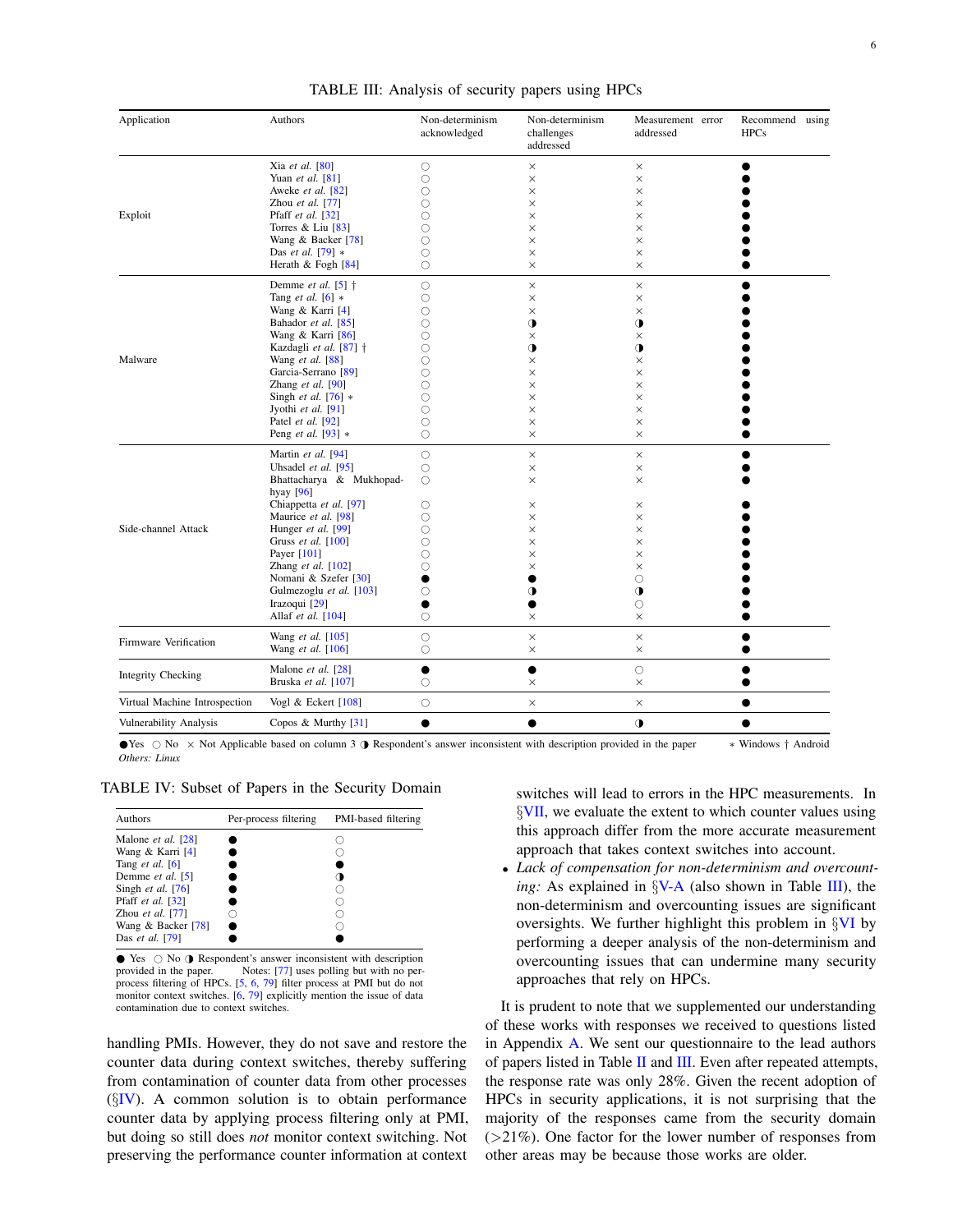# <span id="page-6-0"></span>VI. NON-DETERMINISM AND HPCS — A RE-EXAMINATION 10 YEARS LATER

In the newer generations of processors, hardware performance counters are expected to have matured and provide error-free measurements. Given our observations in  $\frac{\delta V}{\delta v}$ , we decided to revisit the HPC accuracy experiments originally performed by Weaver & McKee [\[33\]](#page-13-16) to investigate what of the authors' findings still hold in modern processors, and whether new issues have arisen.

# *A. Experimental Setup*

Our experimental platform was based on Linux (Ubuntu-16.04, x64) running on Intel processors. The experiments were conducted across different processor architectures, including Sandy Bridge, Haswell, and Skylake, all configured to use only a single core. We use only one core to ensure that the performance counter information obtained is from the same core that we configured, and to avoid any noise (events) from other cores. We used the Perf tool v4.4.90 to obtain performance counter measurements. Perf is incorporated in the Linux kernel and has an accompanying user-space utility.

To validate the measurements, we also implemented two additional tools for comparison. The first is based on Intel's Pin [\[110\]](#page-15-12), and the second is a custom instruction debugger denoted INS-Dbg. Pin is a popular dynamic binary instrumentation tool commonly used for profiling the dynamic behavior of programs. Our Pin tool uses instruction-level instrumentation to step at each instruction and extract the necessary information about the program execution. In our experiments, we intercept each instruction to measure the number of instructions, branches, and memory operations (store and load instructions). INS-Dbg traps on each instruction executed by the program. The trap flag of the processor is set to single-step on each instruction.

# *B. Benchmarks*

Our set of benchmark programs consists of the original 21 handcrafted assembly programs provided by Weaver & McKee [\[33\]](#page-13-16). A brief description of each program is given below:

- *x86 64*: executes 1 million instructions.
- *brs predictable*: executes 1 million branches.
- *brs\_random*: executes 2 *million* branches.
- *rep\_stosb*: uses the string instruction with the rep prefix to repetitively execute 1 *million* store operations.
- *floating\_point*: reports the instruction retired count when there is an execution of a floating point operation.
- *ins type*: A set of benchmarks that execute specific types of instructions, as indicated by the benchmark's name, *e.g.,* arithmetic, logic, string, SSE, system call.

## *C. Findings*

Our first objective was to investigate the non-determinism and overcounting issues of performance counters across different platforms. Our experiments consisted of measurements of the most commonly used events, *i.e.,* instructions and branches retired. Since our benchmark programs consist of a small amount of handcrafted assembly code, we were able to easily

inspect them and calculate the expected measurement value in each case. To minimize the reported error, we executed these programs 100 times and computed the mean value of the events for each tool. Overall, we found that:

- In all three processor architectures, the reported number of events is the same, for both instruction and branch retired events, across all the tools.
- Each benchmark program has a minimum of one overcount for both instruction and branch retired events using performance counters, while both Pin and INS-Dbg yield the exact number of instructions and branches retired.
- Unlike the findings by Weaver & McKee [\[33\]](#page-13-16), we do not see an overcount of instructions retired due to floating point initialization. Instead, there is an overcount in instruction and branch retired events, which is seen regardless of the presence of floating point operations. Therefore, this overcount cannot be accounted for by floating point initialization, so that issue may have been resolved in modern processors.
- The rep stosb instruction shows a large undercount of instructions retired. Although the store operation stosb was executed one million times, the performance counter shows a count of only 253 instructions. More importantly, despite the absence of branch instructions in the code, the HPC tool reports 246 branch instructions. While Weaver & McKee [\[33\]](#page-13-16) noted the inconsistency of performance counters in handling the rep instruction prefix, they did not investigate the root cause of the problem. We return to this issue later in §[VI-D.](#page-6-1)
- The *ins string* program, which solely executes string instructions, exhibits an undercount of instructions and an overcount of branch retired events, similar to *rep stosb*. Similarly, *ins branch* and *ins systemcall* report a significant overcount of branch instructions retired.

Our findings related to instructions retired undercount and branches retired overcount are a cause for concern, as other events (besides instruction and branch retired events) may exhibit similar inconsistencies. To better understand why these discrepancies occur, we further investigated the cases involving string instructions to uncover their root cause.

# <span id="page-6-1"></span>*D. Analysis of String Instruction Benchmarks*

To further investigate the behavior of HPCs with stringrelated instructions, we wrote 20 variants of the original *rep stosb* program. These benchmarks comprise all 10 string operations, which include one-byte instructions (lodsb, stosb, movsb, scasb, cmpsb) and two-byte instructions (lodsw, stosw, movsw, scasw, cmpsw). These instructions perform load, store, copy, scan, and comparison operations. Each of these variants executes one string operation 1 million times. We also investigated the implementation of equivalent repeated string operations using the loop instruction, as an alternative to the rep prefix. Table  $V$  presents the results of this experiment for instruction count and branch retired events. We can make the following observations:

1) There is an undercount of instructions and an overcount of branch retired events when the rep prefix is used.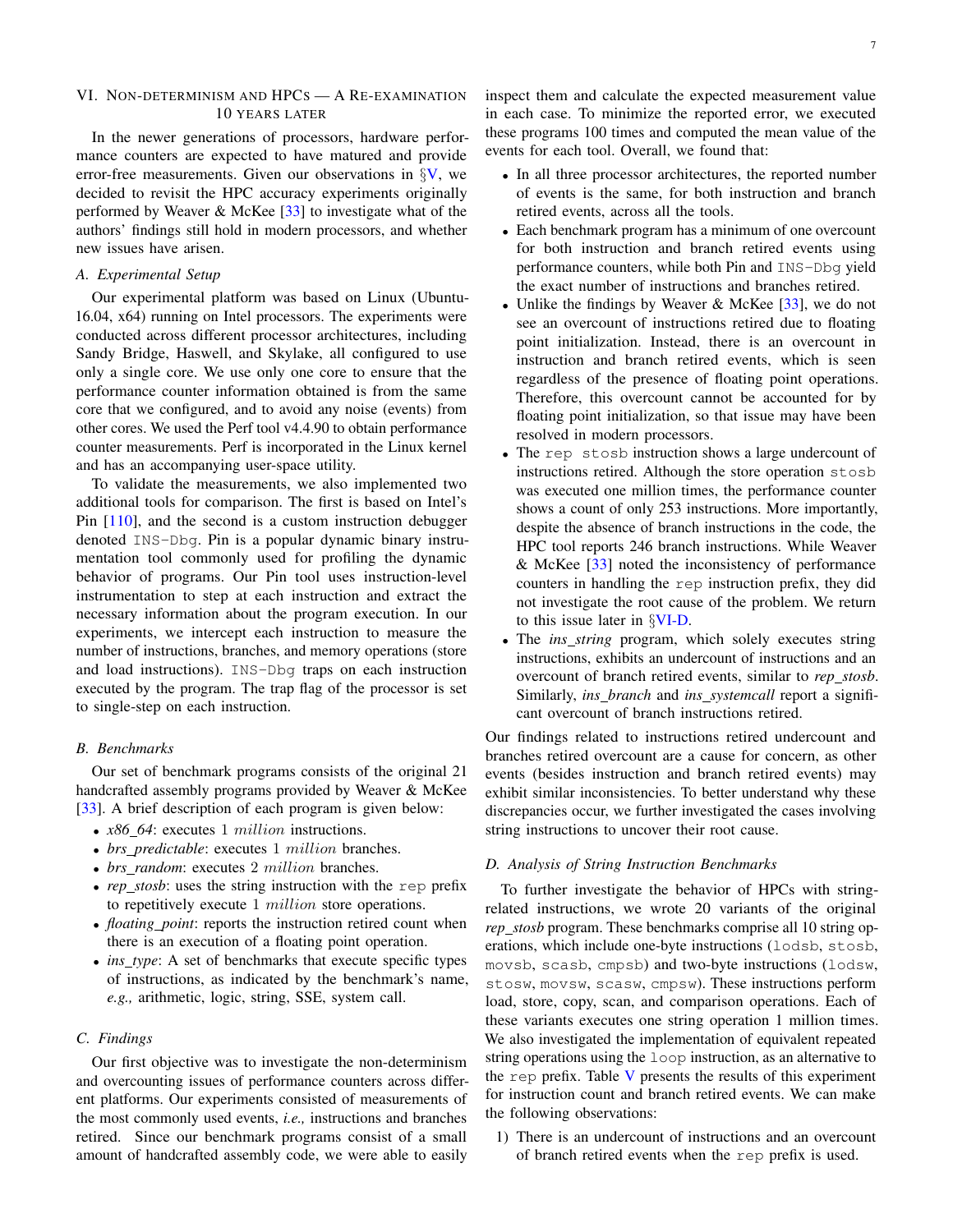<span id="page-7-1"></span>TABLE V: An analysis of rep and loop instructions for instruction and branch retired

|               |         | Expected values |         | <b>HPC</b> |         | Pin          | INS-Dbg |          |  |
|---------------|---------|-----------------|---------|------------|---------|--------------|---------|----------|--|
| Benchmark     | Ins     | Br              | Ins     | Br         | Ins     | Br           | Ins     | Br       |  |
| rep_lodsb     | 1000007 | $\mathbf{0}$    | 254     | 247        | 1000007 | $\Omega$     | 1000007 | $\theta$ |  |
| rep_stosb     | 1000007 | $\theta$        | 253     | 246        | 1000007 | $\Omega$     | 1000007 | $\theta$ |  |
| rep_scasb     | 1000007 | $\theta$        | 254     | 247        | 1000007 | $\Omega$     | 1000007 | $\Omega$ |  |
| rep_movsb     | 1000008 | $\theta$        | 499     | 491        | 1000008 | $\Omega$     | 1000008 | $\Omega$ |  |
| rep_cmpsb     | 1000008 | $\theta$        | 498     | 490        | 1000008 | $\Omega$     | 1000008 | $\theta$ |  |
| rep_lodsw     | 1000007 | $\theta$        | 497     | 490        | 1000007 | $\Omega$     | 1000007 | $\Omega$ |  |
| rep_stosw     | 1000007 | $\theta$        | 497     | 490        | 1000007 | $\mathbf{0}$ | 1000007 | $\theta$ |  |
| rep_scasw     | 1000007 | $\Omega$        | 497     | 490        | 1000007 | $\Omega$     | 1000007 | $\Omega$ |  |
| rep_movsw     | 1000008 | $\mathbf{0}$    | 987     | 979        | 1000008 | $\Omega$     | 1000008 | $\theta$ |  |
| rep_cmpsw     | 1000008 | $\mathbf{0}$    | 986     | 978        | 1000008 | $\mathbf{0}$ | 1000008 | $\theta$ |  |
| loop_lodsb    | 2000007 | 1000000         | 2000253 | 1000247    | 2000007 | 1000000      | 2000007 | 1000000  |  |
| loop_stosb    | 2000007 | 1000000         | 2000252 | 1000246    | 2000007 | 1000000      | 2000007 | 1000000  |  |
| loop_scasb    | 2000007 | 1000000         | 2000253 | 1000247    | 2000007 | 1000000      | 2000007 | 1000000  |  |
| loop_movsb    | 2000008 | 1000000         | 2000501 | 1000494    | 2000008 | 1000000      | 2000008 | 1000000  |  |
| loop_cmpsb    | 2000008 | 1000000         | 2000500 | 1000493    | 2000008 | 1000000      | 2000008 | 1000000  |  |
| $loop\_lodsw$ | 2000007 | 1000000         | 2000496 | 2000490    | 2000007 | 1000000      | 2000007 | 1000000  |  |
| loop_stosw    | 2000007 | 1000000         | 2000497 | 1000491    | 2000007 | 1000000      | 2000007 | 1000000  |  |
| loop_scasw    | 2000007 | 1000000         | 2000496 | 1000490    | 2000007 | 1000000      | 2000007 | 1000000  |  |
| loop_movsw    | 2000008 | 1000000         | 2000988 | 1000981    | 2000008 | 1000000      | 2000008 | 1000000  |  |
| loop_cmpsw    | 2000008 | 1000000         | 2000985 | 1000978    | 2000008 | 1000000      | 2000008 | 1000000  |  |

- 2) Using the rep prefix, string instructions that involve *two* memory accesses (*e.g.,* movsb) show nearly twice the number of instructions and branches than string instructions with a *single* memory access (*e.g.,* lodsb). Similarly, *word* (2-byte) instructions (*e.g.,* movsw) have roughly twice the number of events than their counterpart *byte* instructions (*e.g.,* movsb).
- 3) When the loop instruction is used, HPCs, Pin, and INS-Dbg have small measurement variations, which seem to follow a certain pattern. For example, the *loop lodsb* benchmark shows an overcount of 246 instructions and 247 branches, compared to the expected values. Those inconsistencies follow the same pattern that was observed for the rep cases. Also, the overcounts double in the case of string instructions with two memory accesses. Upon further investigation, we noticed that the amount of overcount in instruction and branch events is equal to the number of page faults, which explains the correlation with the number of memory accesses. We present our detailed analysis to verify the effect of page faults on event count in Appendix [B.](#page-16-0)
- 4) To dig deeper, we also investigated the memory load and store instructions for rep and loop cases. The measurement for the store instruction event is unaffected by page faults in both the rep and loop cases, but the load instruction event is directly affected by page faults (discussed later in Appendix [B\)](#page-16-0).

#### *E. Summary and Impact of Findings*

Overall, our analysis sheds light on challenges and pitfalls stemming from the use of HPCs that were not reported before. Our findings show that almost 10 years after the initial study by Weaver & McKee  $[33]$ , numerous issues related to nondeterminism with HPC measurements still persist in modern processors. We find that the most commonly used events (including instruction, branch, and memory load and store events) are affected by non-determinism and overcounting; the root cause of the measurement errors in instruction, branch and

load events can be minimized; but the rep string instruction shows how the performance counter measurements significantly differ from other non-HPC approaches. We note that our study is not exhaustive, that there may be more cases of inconsistency not covered here, and that other hardware events may be affected, further exacerbating the measurement errors.

Taken as a whole, our investigation indicates that the issues of non-determinism and overcounting could severely impact the correctness of any techniques that solely rely on performance counter measurements. As a matter of fact, for critical usecases such as security-related applications, these issues can have catastrophic consequences. For instance, most of the HPCbased security defenses we studied [\[4–](#page-13-3)[6,](#page-13-5) [32,](#page-13-15) [77–](#page-14-3)[79,](#page-14-6) [84,](#page-14-32) [88,](#page-14-36) [93,](#page-14-42) [101,](#page-15-3) [106\]](#page-15-8), at their core, depend on threshold values of a particular event. An adversary can induce page faults to significantly affect the accuracy of the measured events, as we discuss further in Appendix [B.](#page-16-0) Using such techniques, an adversary can manipulate the count of events to undermine a HPC-based defense. Under such an adversarial model, most of the security defenses listed in Table [III](#page-5-0) can be undermined. We present a case study on the actual implementation of one such evasive technique in §[VIII.](#page-10-0) Before doing so, we first provide guidance to researchers on how to properly use HPCs, with a key focus on illustrating how the recording methodology used in a set of representative works can drastically impact the ability to build robust models.

# <span id="page-7-0"></span>VII. CASE STUDY I: ON WEAK SECURITY FOUNDATIONS

Two of the most prominent areas of security research that have used performance counters include exploit protection [\[32,](#page-13-15) [77–](#page-14-3)[79,](#page-14-6) [84,](#page-14-32) [101\]](#page-15-3) and malware detection [\[4–](#page-13-3)[6,](#page-13-5) [88,](#page-14-36) [93,](#page-14-42) [106\]](#page-15-8) (see Table [III](#page-5-0) for others). Accordingly, for our case study, we selected representative approaches  $[5, 6, 78]$  $[5, 6, 78]$  $[5, 6, 78]$  $[5, 6, 78]$  $[5, 6, 78]$  from both areas.

In  $\S$ [V](#page-3-2) we highlighted three common mistakes that are encountered in security applications involving HPCs. The first two are related to the incorrect retrieval of HPC information for a given process. These mistakes arise due to improper handling of performance counter information during context switches. While a PMI-based filtering approach is better than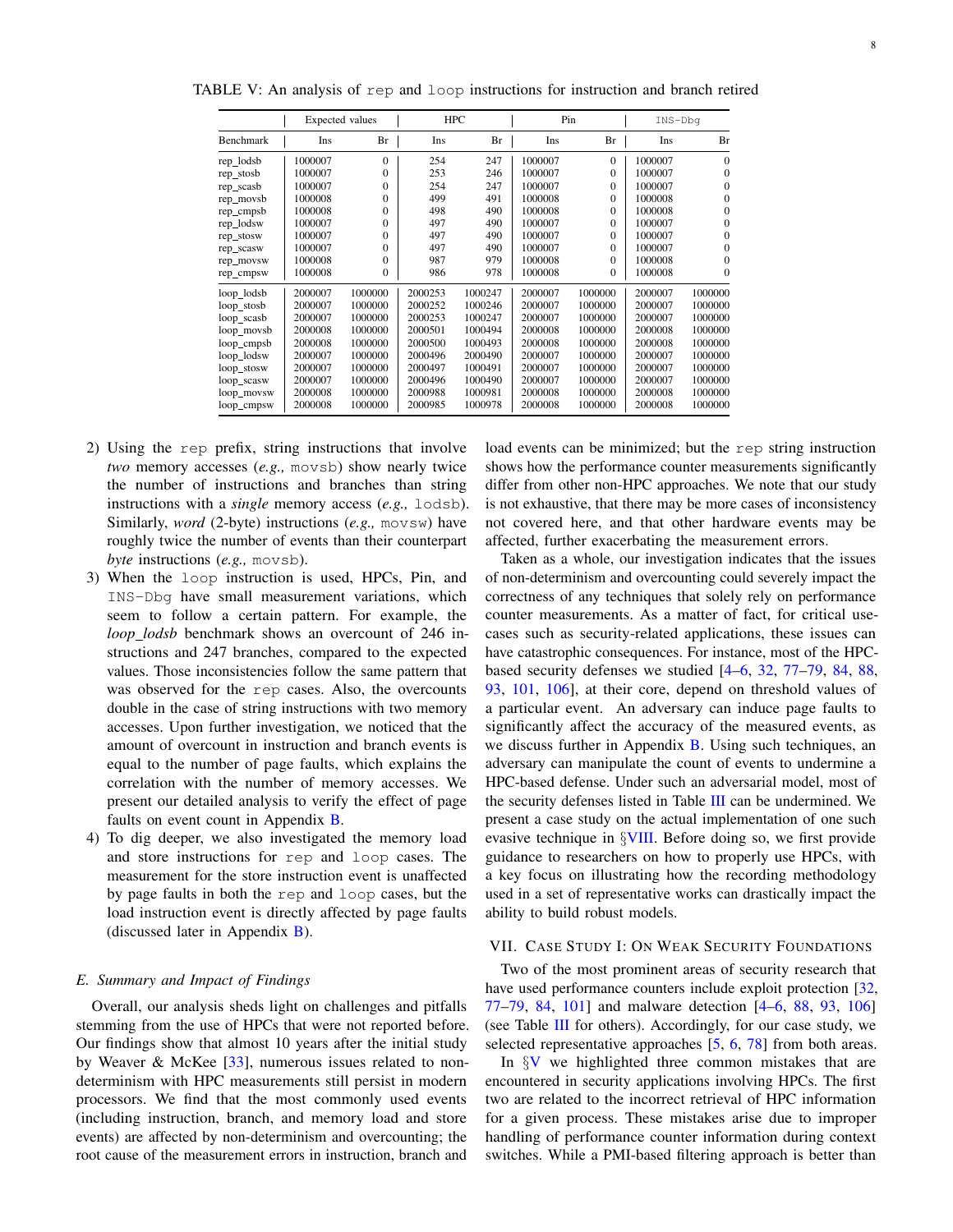*no per-process filtering* at all, it still does not preserve the event counts during context switches.

For our case study, we implemented a custom module by augmenting the PMI approach with context switch monitoring. We refer to our implementation as *CS-PMI*. An overview of the CS-PMI implementation is given in Alg. [1](#page-17-0) in Appendix [C.](#page-16-1) In addition to sampling HPCs at performance monitoring interrupts, our approach monitors context switches in order to save and restore the counter values of the process of interest.

### <span id="page-8-1"></span>*A. Using HPCs for ROP detection*

For applications such as Return-oriented programming (ROP) attack detection, a PMI-only approach would not have significant impact on accuracy due to the relatively short instruction sequences that make up a ROP payload. For instance, the ROP chain used by the Metasploit exploit for *CVE-2012- 4792* consists of only 27 instructions. The odds of encountering context switches during such a small code segment is very low. Hence, it is feasible that by setting a low PMI one could attempt to detect ROP execution, as was done by Wang & Backer [\[78\]](#page-14-5). To substantiate this conjecture, we performed a case study on a ROP defense model using the PMI approach.

Many ROP defenses [\[32,](#page-13-15) [77–](#page-14-3)[79\]](#page-14-6) use heuristics which leverage branch misprediction events that occur at return instructions. A ROP chain consists of several gadgets (i.e., instruction sequences) that end in return instructions. These return instructions do not have their corresponding call instructions, and therefore the CPU encounters branch mispredictions during their execution.

We evaluated the effectiveness of the CS-PMI and PMI approaches for detecting a ROP chain using the recently proposed model of Wang & Backer [\[78\]](#page-14-5). We performed the experiment on a bare-metal environment running Windows 7 (32-bit) on top of a Sandy Bridge processor (Intel i7-2600). To replicate a realistic real-world environment, we ensured that CPU utilization is above  $60\%$ <sup>[3](#page-8-0)</sup>. We used the Metasploit exploits for CVE-2012-4792, CVE-2013-1347 and CVE-2012- 1535, which are commonly used to test exploit protections [\[6,](#page-13-5) [32,](#page-13-15) [77](#page-14-3)[–79\]](#page-14-6). They represent typical examples of ROP attacks, which in most cases have a small footprint.

Similar to Tang *et al.* [\[6\]](#page-13-5), we instrument the start and end of the ROP chain using *int3* instructions (0xCC) in order to specifically model the ROP stage of an exploit. We configured the performance counter to generate a PMI for every 6 mispredicted return instructions as done by Wang & Backer [\[78\]](#page-14-5). At each PMI, we monitor two additional events instruction retired and return instructions, using programmable counters. A typical ROP chain in Metasploit consists of 12– 13 return instructions, generating the same number of return mispredictions. Therefore, a ROP execution will likely have 2 PMIs (each of 6 return mispredictions corresponding to 6 gadgets), which will reflect the signature of a ROP attack.

To detect a ROP attack, we set a threshold using the instruction retired event Wang & Backer [\[78\]](#page-14-5). The number of instructions retired *I = number of gadgets \* average number of*

<span id="page-8-0"></span> $3$ To ensure that CPU load is above 60% during the experiments, we executed a few Chrome processes, running 4K and live videos on YouTube.

*instructions in a gadget*. For our samples, the average number of instructions in a gadget is 3. Therefore, for a PMI, if *number of instructions retired*  $<= 6*3$ , it is considered as a ROP attack. For true positives, we measured how many of the PMIs between the start and end of the ROP chain have the signature of a ROP attack. For false positives, we measured the number of PMIs that do not occur as a result of the execution of the ROP chain, but still match the signature of a ROP attack.

Results: We ran each exploit 20 times and averaged the results. The CS-PMI approach correctly raises an alert 79 times, whereas the PMI approach does so 77 times. Hence both approaches have ample opportunities to detect the prescribed signature for a ROP attack. On the other hand, the numbers of false positives using the two approaches are 2019 and 2078, respectively. We note that although the heuristics that are used in these works are too poor to be used in practice, for the study in this paper, it appears that a PMI-only approach is not significantly worse than its CS-PMI counterpart. This is primarily due to the fact that there are not many opportunities for a context switch to occur during the small number of instructions that are executed in the ROP chain.

#### *B. Using HPCs for Malware Detection*

In contrast to ROP prevention, the PMI approach directly impacts the accuracy of malware classification techniques due to the longer execution trace induced by malware. Yet, several works [\[5,](#page-13-4) [6\]](#page-13-5) have employed PMI-based filtering to model malicious behavior. To highlight the pitfalls of using the PMI approach in this setting, we performed a case study on malware classification at a fine-grained level. Similarly to previous works [\[5,](#page-13-4) [6\]](#page-13-5), we use a machine learning (ML) approach for the classification of malware and benign programs.

Experimental setup: We used a machine with a Sandy Bridge processor (Intel i7-2600). Performance counter traces were collected on VMware virtual machines (VMs) running Windows 7 OS (32-bit), with each VM pinned to a separate physical core. Performance counters were configured to monitor events of the guest VM only (hypervisor events are excluded). Empirically, we verified that there is no contamination of events between the processor cores.

Dataset: We used 313 malware samples obtained from Vxheaven [\[111\]](#page-15-13). These malware samples were first seen during 2006–2011, as reported by *VirusTotal*. We labelled the samples into 137 malware families using the state of the art malware labeling tool, AVClass [\[112\]](#page-15-14). Our benign dataset contains real world applications, comprising Internet Explorer, Firefox, VLC player, WMplayer and Adobe Reader. The Alexa top-20 websites were loaded on Internet Explorer and Firefox, 10 media files were played on VLC and WMplayer, and 10 PDF files were opened using Adobe Reader.

Data collection: To compare the approaches in a real-world setting, we ensured that the CPU utilization was above 60% during the experiments. We profiled each malware sample in a fresh VM to avoid any affect of other malware executions. Each sample was allowed to run for one minute, during which the HPC traces were collected.

In this case study, we choose the heuristics proposed by Tang *et al.* [\[6\]](#page-13-5) for malware classification, as they are representative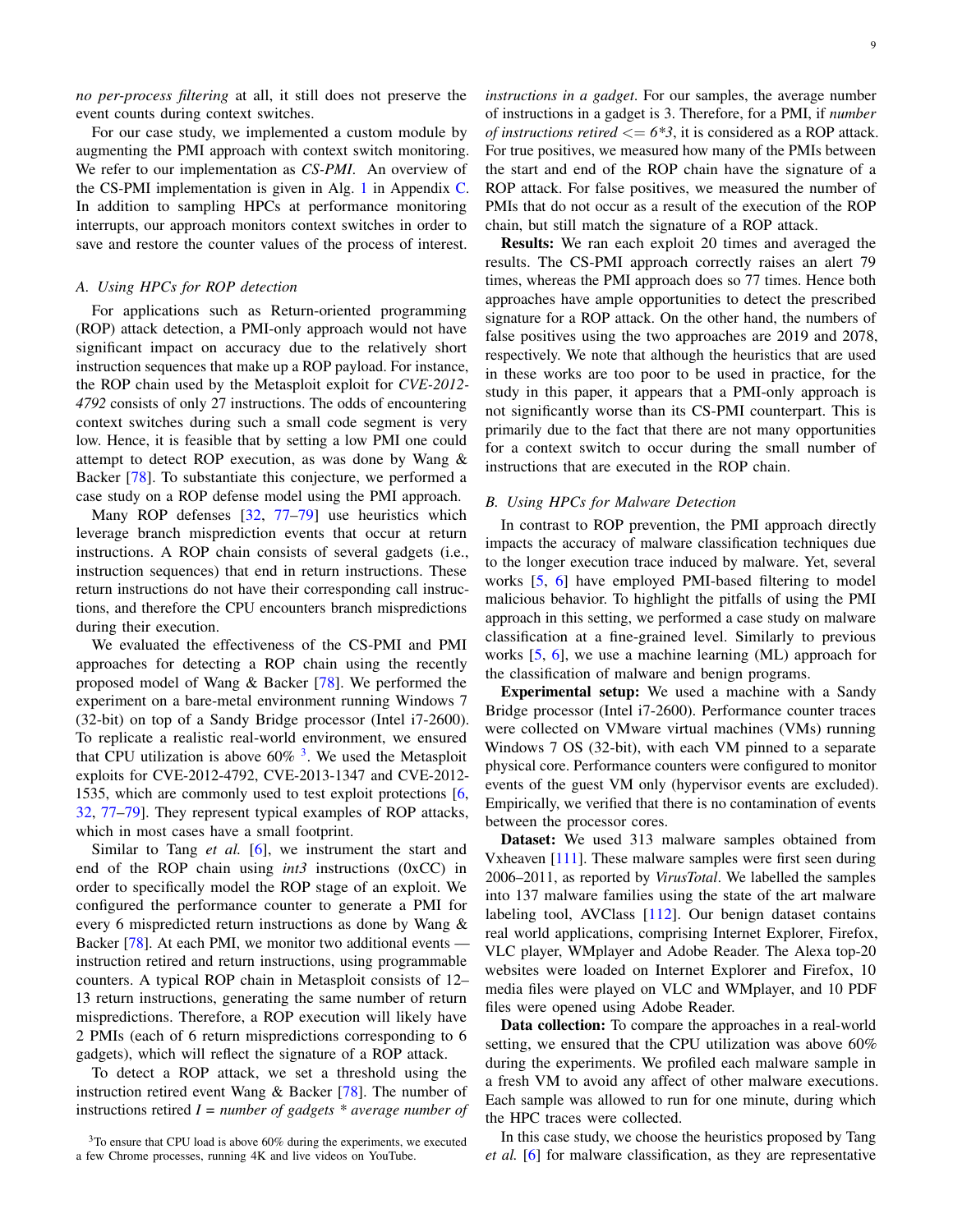<span id="page-9-1"></span>

|               |       | <b>TPR</b> |            | <b>FPR</b> |       | Precision |       | Recall   |       | F-Measure | ROC Area |          |
|---------------|-------|------------|------------|------------|-------|-----------|-------|----------|-------|-----------|----------|----------|
| Class         | PMI   | Δ          | <b>PMI</b> | Δ          | PMI   | Δ         | PMI   | Δ        | PMI   | Δ         | PMI      | Δ        |
| poshkill      | 0.363 | $-0.015$   | 0.050      | $-0.002$   | 0.342 | 0.002     | 0.363 | $-0.015$ | 0.351 | $-0.006$  | 0.763    | 0.001    |
| bonk          | 0.345 | 0.001      | 0.045      | 0.001      | 0.353 | $-0.001$  | 0.345 | 0.001    | 0.349 | 0.000     | 0.772    | $-0.007$ |
| alcaul        | 0.358 | $-0.016$   | 0.044      | 0.004      | 0.369 | $-0.030$  | 0.358 | $-0.016$ | 0.363 | $-0.022$  | 0.765    | $-0.002$ |
| thorin        | 0.976 | 0.022      | 0.002      | $-0.002$   | 0.970 | 0.024     | 0.976 | 0.022    | 0.973 | 0.023     | 0.988    | 0.011    |
| toffus        | 0.720 | 0.213      | 0.023      | $-0.018$   | 0.693 | 0.236     | 0.720 | 0.213    | 0.706 | 0.225     | 0.878    | 0.098    |
| werly         | 0.955 | 0.009      | 0.003      | $-0.001$   | 0.959 | 0.010     | 0.955 | 0.009    | 0.957 | 0.010     | 0.980    | 0.004    |
| afgan         | 0.925 | 0.046      | 0.005      | $-0.003$   | 0.929 | 0.044     | 0.925 | 0.046    | 0.927 | 0.045     | 0.964    | 0.023    |
| smee          | 0.892 | 0.043      | 0.008      | $-0.004$   | 0.884 | 0.056     | 0.892 | 0.043    | 0.888 | 0.050     | 0.948    | 0.023    |
| bonding       | 0.727 | 0.221      | 0.019      | $-0.014$   | 0.731 | 0.200     | 0.727 | 0.221    | 0.729 | 0.210     | 0.875    | 0.099    |
| delf          | 0.624 | 0.325      | 0.028      | $-0.023$   | 0.619 | 0.314     | 0.624 | 0.325    | 0.621 | 0.320     | 0.836    | 0.142    |
| cisum         | 0.889 | 0.041      | 0.008      | $-0.002$   | 0.894 | 0.029     | 0.889 | 0.041    | 0.891 | 0.035     | 0.948    | 0.019    |
| tiraz         | 0.931 | 0.021      | 0.005      | 0.000      | 0.934 | 0.009     | 0.931 | 0.021    | 0.933 | 0.015     | 0.968    | 0.010    |
| bube          | 0.819 | 0.079      | 0.012      | $-0.004$   | 0.836 | 0.065     | 0.819 | 0.079    | 0.827 | 0.072     | 0.914    | 0.041    |
| leniog        | 0.873 | 0.060      | 0.008      | $-0.004$   | 0.890 | 0.057     | 0.873 | 0.060    | 0.881 | 0.059     | 0.943    | 0.030    |
| IE            | 0.794 | 0.050      | 0.014      | $-0.005$   | 0.806 | 0.068     | 0.794 | 0.050    | 0.800 | 0.059     | 0.906    | 0.023    |
| Weighted Avg. | 0.746 | 0.078      | 0.018      | 0.006      | 0.747 | 0.076     | 0.746 | 0.078    | 0.746 | 0.077     | 0.897    | 0.036    |

TABLE VI: Performance evaluation of K-way classification: Decision Tree (J48)

∆ = Difference between the approaches (*i.e.,* CS-PMI - PMI)

of the state of the art. Accordingly, the PMI is set at 512, 000 instructions retired and 4 additional events are monitored using programmable counters — store micro-operations, indirect call instructions, mispredicted return instructions and return instructions.[4](#page-9-0) Thus, each PMI consists of a tuple of five events.

Feature construction: To build a feature vector, we use the temporal model proposed by Tang *et al.* [\[6\]](#page-13-5). We choose temporal model over non-temporal because Tang *et al.* [\[6\]](#page-13-5) show that malicious behavior cannot be sufficiently represented by performance counter events of one PMI. A feature vector consists of  $N$  (= 4) consecutive tuples, where each tuple contains 5 events collected at a PMI, totaling 20 features.

We selected the unique feature vectors in each family. Some malware families may generate substantially lower numbers of feature vectors than others. To avoid biasing [\[113\]](#page-15-15) the classification, we selected the top 14 malware families that generated the highest number of feature vectors. To further negate bias by an individual family, we used an equal number of feature vectors, randomly selected from each of the 14 families. Similarly, in the case of benign applications, an equal number of feature vectors was chosen randomly from each application. The total feature vectors obtained from benign applications and malware samples were balanced.

*1) Classification Results:* We use the Weka toolkit [\[114\]](#page-15-16) for ML classifier training and testing purposes. Similar to other works  $[5, 6]$  $[5, 6]$  $[5, 6]$ , we performed our evaluation using three standard ML classifiers — Decision Tree, K-Nearest Neighbors (KNN), and Support Vector Machine. Based on the standard practices, we selected the *J48, IBk, and SMO* algorithms corresponding to the aforementioned classifiers [\[115\]](#page-15-17) (with the default configuration parameters of Weka). It is possible that by fine-tuning the advanced ML classifiers the results can be improved, but nonetheless, we believe that the same difference will still persist between the CS-PMI and PMI approaches. According to widely held practices [\[116\]](#page-15-18), training and testing were performed using a 10-fold cross-validation model.

*a) Binary classification:* First, we perform a coarsegrained binary classification, where feature vectors are divided

into two classes, malware and benign. An equal number of feature vectors are selected from the benign and malware samples for both the CS-PMI and PMI approaches. Our results show that the average classification accuracy (F-Measure) using the three algorithms is 89% with the CS-PMI approach versus 87% with the PMI approach. However, the difference is far greater under the more fined-grained K-way classification.

*b) K-way classification:* A K-way classification across 15 classes, including 14 malware families and one benign application, Internet Explorer (IE), was performed. The results for decision tree and KNN classifiers are shown in Table [VI](#page-9-1) and [VIII](#page-18-0) (Appendix [D\)](#page-16-2). The results for the KNN classifier is also given in Appendix [D](#page-16-2) (*e.g.,* Fig. [5\)](#page-17-1), but we omit the figures for the support vector machine classifier due to space limitations. The difference between the two approaches is also evident from the confusion matrices (*i.e.,* Fig. [4](#page-17-2) and [5](#page-17-1) in Appendix  $D$ ). The overall difference using a decision tree classifier is roughly 8%, but for the individual classes, there is a substantial improvement: *toffus (23%), bonding (21%), delf (32%), bube (7%), leniog (6%) and IE (6%)*. Similarly, with a KNN classifier, we observe a notable improvement: *toffus (10%), bonding (36%), delf (24%), cisum (7%) and leniog (9%)*. Support vector machine also shows similar improvement for the individual classes: *smee (17%), bonding (26%), delf (18%), leniog (16%) and IE (6%)*. Overall, 30% of the families have roughly 17% classification improvement for all 3 classifiers.

To see why there is such a large difference between the two approaches, it is sufficient to note that for *Poshkill.1445*, for example, we observed 11, 735 context switches during the one minute period it ran. For the PMI approach, each time this sample is restored for execution at the context switch, there are contaminated events from previous process. Also, at the time of context switch from the malware to other process, the events related to this sample are lost because they are not saved. Therefore, on  $2 \times 11,735$  occasions, the PMI data may be either contaminated or incomplete. If we assume that the context switches occurred at a regular interval, for 150, 476 feature vectors obtained from this sample, approximately 15% of them are either contaminated or have incomplete events. Table [VI](#page-9-1) and [VIII](#page-18-0) also show that 12 out of 15 classes have

<span id="page-9-0"></span><sup>4</sup>The corresponding performance events in the Intel manual are mem uops retired.all stores, br inst exec.taken indirct near call, br\_misp\_exec.return\_near, br\_inst\_exec.all\_indirect\_near\_return.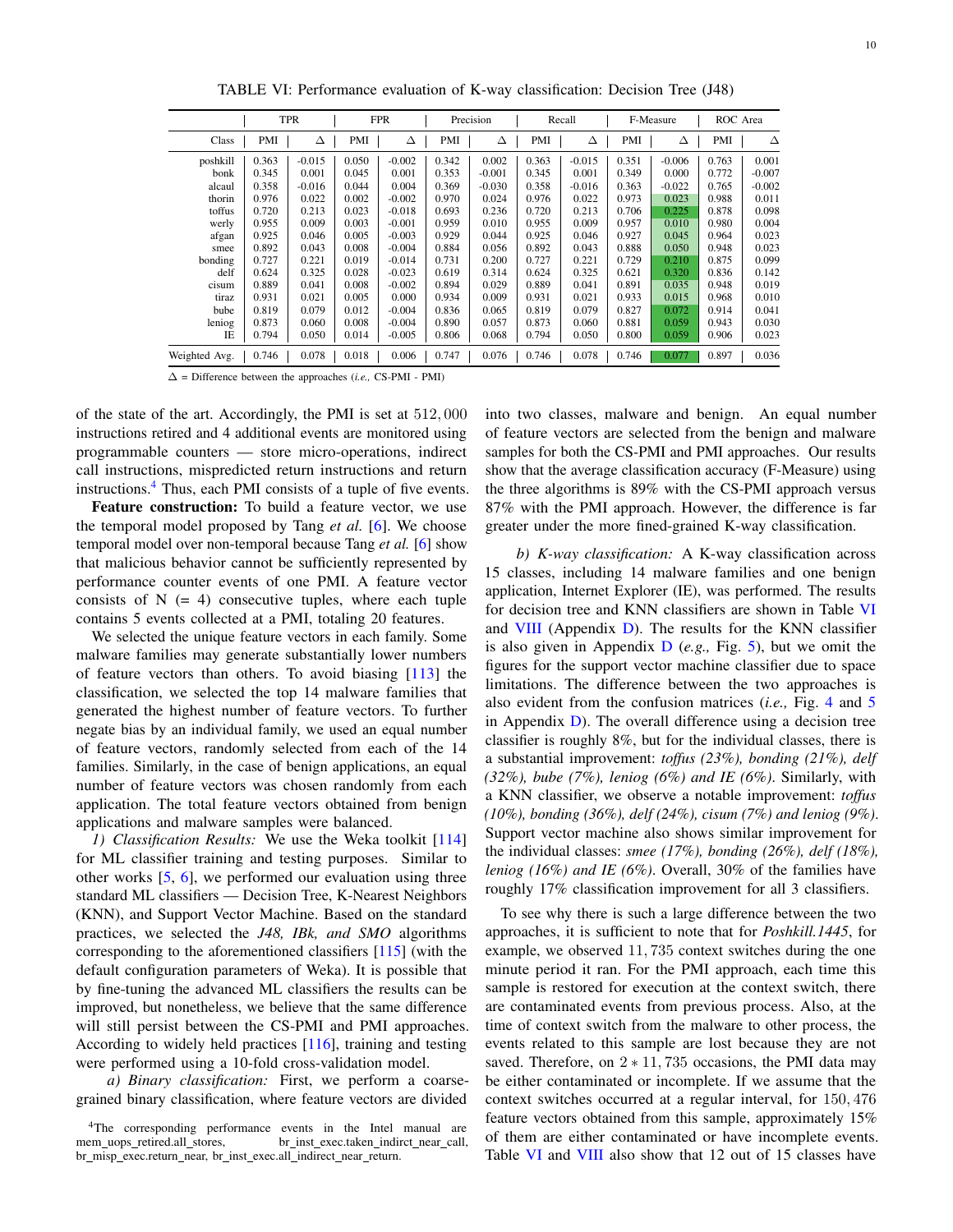better accuracy using the CS-PMI approach for decision tree and KNN classifiers, while 3 of the classes (i.e., *poshkill*, *bonk* and *alcaul*) have marginally lower F-measures as compared to the PMI approach. As depicted by the confusion matrices (Fig. [4](#page-17-2) and [5\)](#page-17-1), these 3 classes also exhibit a higher confusion rate than others. This is because they use a similar technique to attach their code to files on the host system or network<sup>[5](#page-10-1)</sup> and may not contain enough distinctive behaviors [\[113\]](#page-15-15).

*c) Summary of Findings:* Our experiments show that differences in the way the data is recorded and the approaches taken to do so, not only affect the accuracy of the resulting techniques, but also impact the reproducibility of the research findings. For that reason, we do not recommend the use of PMIonly approaches, which unfortunately, is a common practice when using HPCs for security applications (see Table [IV\)](#page-5-1).

The observant reader will note that irrespective of which classifier was used, the confusion between the benign case (IE) and the malicious samples is beyond what one would expect in any practical deployment of such detectors. This, to us, indicates that the use of HPCs for malware detection is inadequate, since the features commonly built from such measurements fail to correctly distinguish between benign and malicious activities in real-world settings. The situation may improve once we have better support for low-skid interrupts and sampling [\[117\]](#page-15-19). In particular, a known issue with measurements involving interrupts is "skid," wherein it takes some amount of time to stop the processor to pinpoint exactly which instruction was active at time of the interrupt, resulting in a discrepancy between the instruction indicated versus the one that actually caused the interrupt. This is particularly common in modern, out-of-order, CPU designs. Until then, we suggest that HPCs are too fragile to be used as the sole source of features for the studied types of security applications.

## VIII. CASE STUDY II:THERE BE DRAGONS

<span id="page-10-0"></span>Earlier in  $\frac{S}{V}$ , we highlighted that the effects of nondeterminism have been overlooked in most security papers. To shed light on the severity of this oversight, we present two analysis efforts. The first directly shows how non-determinism impacts the accuracy of a ROP defense model, while the second presents a generic approach to evade a ROP defense by inducing noise during the measurement process.

#### <span id="page-10-2"></span>*A. How Non-determinism Affects Accuracy*

To concretely demonstrate the impact of non-determinism, we revisit the ROP detection technique discussed in §[VII-A.](#page-8-1) Recall that factors that influence the accuracy of such defenses include skid during PMI delivery, overcounting due to hardware interrupts, where and when the PMI occurs during the ROP chain, and the strength of the heuristic itself. The sources of non-determinism are skid and overcounting of instructions due to PMI events. The frequency of the PMI will impact the level of overcounting, leading to our conjecture that as the frequency of PMIs increases, so does the overcounting of events.

Showing this is challenging since non-determinism is a deeprooted issue which cannot be easily compartmentalized because

info/44002/information/PoshKill.B

there is no noise-free platform that can be used to give an exact measurement. However, based on our understanding of return-oriented programming, we can control some factors to show the impact of non-determinism on the detection heuristic. In what follows, we assume that:

- Similar to Wang & Backer [\[78\]](#page-14-5), a window of 6 gadgets (correspondingly, 6 return misses) is used as the trigger for detecting a ROP chain. Thus, for a chain of 12 gadgets, there are two windows of opportunity for detection.
- For a given ROP chain, we can compute the threshold value for the number of instructions retired for an arbitrary set of gadgets. For example, in the case of the Metasploit exploit (CVE-2012-4792), for 6 gadgets, the number of instructions retired is  $\leq$  15, whereas, for 7 gadgets, the number of instructions retired is  $\leq$  = 17.

We used the same setup and exploit samples as in  $\S$ [VII-A.](#page-8-1) We obtained HPC measurements using PMI by varying the number of return misses, *i.e.*, ret\_miss =  $\alpha$ , for  $\alpha$  = 6, 3, 2, 1. We use the CS-PMI approach for data collection. The exploits were executed 20 times for each PMI setting. We evaluated the true positive rate (TPR) and false positive rate (FPR) based on the criteria above. Each exploit run included the execution of ROP chain and non-ROP (*i.e.,* benign) code. For example, when the exploit is run in Internet Explorer, the run consists of both benign code and the ROP chain execution. A true positive is specific to the ROP chain execution, whereas a false positive is specific to the non-ROP part. To demarcate the ROP chain, we instrument the start and the end of ROP-chain using "int3" instruction (as also described in §[VII-A\)](#page-8-1). The TPR is evaluated as the number of true positives over all the total windows of opportunity to detect the ROP chain.

In our evaluation, we ensured that a window of 6 gadgets was considered, per the original heuristic. For example, in the case of PMI set to ret\_miss = 1, we take 6 consecutive PMIs as one window of opportunity to detect the ROP exploit. Similarly, for a PMI set at ret miss  $= 3$ , we take 2 consecutive PMIs as one window to detect the ROP chain. We do not consider ret miss  $= 4$  or 5, since the original heuristic is based on a window of ret miss  $= 6$ , and 4, 5 are not divisible of 6.

Results: Empirical results show that as the frequency of PMI increases (smaller values of  $\alpha$ ), the true positive rate decreases: TPRs at  $\alpha = 6, 3, 2, 1$  are 19.17%, 11.67%, 9.17%, 0%, respectively. Furthermore, the false positive rate increases with the increased frequency of PMI; FPRs at  $\alpha = 6, 3, 2,$ 1 are 0.007%, 0.007%, 0.011%, 0.009%, respectively. These results support the earlier conjecture that non-determinism will significantly impact the performance of a model.

Summary: Taken as a whole, these results show that the non-determinism of HPCs is indeed a serious factor, significant enough to undermine the soundness of techniques that rely on them as a foundation for security defenses. Adjusting the PMI has a direct impact on the level of noise, leading to a clear degradation in accuracy. The non-determinism with HPCs in these experiments arises because PMI is a hardware interrupt, and each PMI leads to overcounting of instructions. Additionally, the skid during PMI delivery (as mentioned in §[VII\)](#page-7-0) worsens the overcounting issue. To illustrate that further, we plot in Fig.  $6$  (in Appendix [E\)](#page-17-3) the observed skid when

<span id="page-10-1"></span><sup>5</sup>https://www.pandasecurity.com/homeusers/security-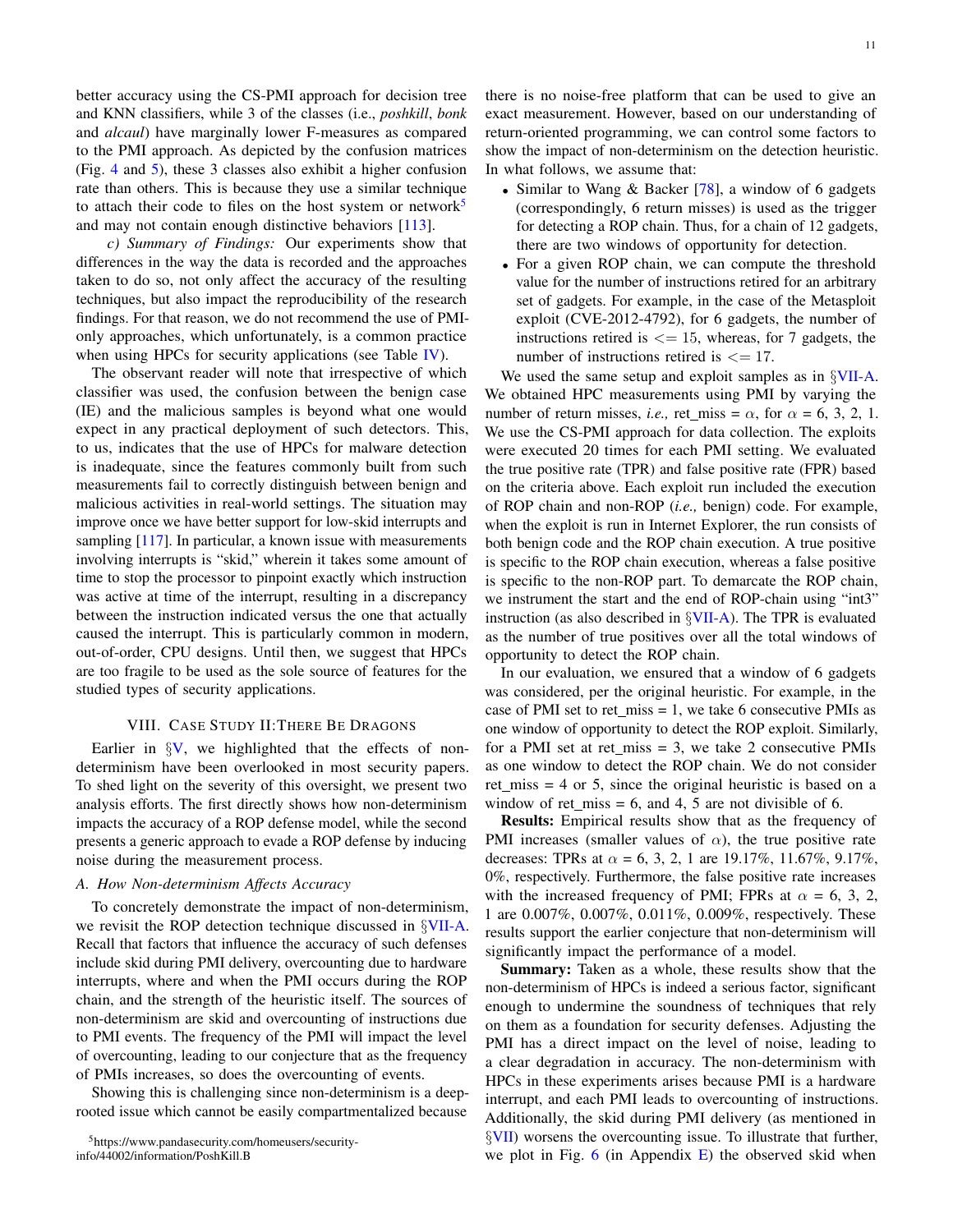PMI is set at different number of ret\_miss events. To observe the skid for a PMI set at ret miss =  $\alpha$ , we collect the actual number of return misses recorded by HPC at each PMI during the execution of the exploits. The skid is the difference between the expected measurement and the measurement reported by the HPC. For example, if one sets the PMI to be delivered after six return misses, and the value reported by the measurement unit equals to eight, than the observed skid is two. The result shows that skid is inconsistent at every sampling rate.

## *B. Evading a ROP Defense using Non-determinism*

Lastly, we show how non-determinism can be leveraged by an adversary to evade a ROP defense. To that end, we return to the heuristic proposed by Wang & Backer [\[78\]](#page-14-5). As described in §[VIII-A,](#page-10-2) the ROP detection is based on the assumption that for a given number of return misses,  $\alpha$ , the number of instructions retired is lower than some threshold,  $\Delta$ .

Our attack simply triggers page faults to manipulate the number of instructions retired to defeat the ROP detection. As discussed in  $\frac{S}{V}$ , we observe that page faults directly impact the measurement of instruction retired event. In the attack, we assume 1) the availability of classes of gadgets — namely, arithmetic and load gadgets, and a gadget that triggers repeated demand paging page faults; 2) the availability of a function pointer to malloc(). Given that, the attack is straightforward: we deliberately insert points of manipulation within an existing ROP chain. The points of manipulation produce an overcount of one instruction for every page fault triggered. The amount of page faults triggered is controlled by a counter register, and that counter can be set arbitrarily to accommodate any parameter values *l*,  $\alpha$  and  $\Delta$  assumed by the heuristic. Here, *l* specifies the number of gadgets in a ROP chain.

Implementation: First, an adversary allocates a memory buffer of size *m* using a return-to-libc technique to call malloc(). This buffer is allocated but not mapped in memory, and is used to trigger demand page faults. Next, the existing ROP chain is modified to include manipulator blocks that produce an arbitrary overcount for every  $\alpha$  gadgets, thus foiling the detection heuristic. An illustration is shown in Fig. [3.](#page-11-0)

<span id="page-11-0"></span>

| Init gadgets<br><br>gadgets<br>gadgets<br>gadgets<br>gadgets<br>aadgets |
|-------------------------------------------------------------------------|
|-------------------------------------------------------------------------|

Fig. 3: Modified ROP chain with manipulator gadgets.

We distinguish between two types of so-called manipulator blocks: a manipulator *initialization* block that is executed before any other gadget in the ROP chain, and regular *manipulator* blocks that are inserted every  $\alpha$ -2 gadgets.

- 1) The *initialization* block consists of three gadgets:
	- The first gadget (*e.g.*, pop ecx; ret) sets the value of ecx to *m*.
	- The second gadget (*e.g.,* mov edi, eax; ret) copies the value returned by malloc() stored in the register eax to the destination register edi.
	- The third gadget (*e.g.*, rep stosd; ret) repeatedly accesses the memory pointed by edi and triggers page faults. Memory is accessed *m* times, thereby triggering instruction overcount above the detection threshold  $\Delta$ .

2) Regular manipulator blocks consist of two gadgets: one gadget (*e.g.,* pop ecx; ret) that sets a value of the counter register ecx to *m*, and other gadget (*e.g.,* rep stosd; ret) that repeatedly accesses the memory pointed by edi to trigger page faults.

Our approach increases the overall length of the gadget chain since we introduce two extra gadgets for every  $\alpha - 2$  gadgets of the original chain (see Fig. [3\)](#page-11-0). Given any combination of the parameters  $\alpha$  and  $\Delta$  used by the heuristic, an adversary can choose a value *m* such that the instruction retired count is always above  $\Delta$ . The modified chain will be of length  $l' = l + 3 + 2 * [(l + 3 - \alpha)/(\alpha - 2)]$ . Thus, there will be  $N = l'/\alpha$  opportunities for detecting the modified ROP chain. Consequently, to evade detection, each manipulator block must produce an overcount of  $x > \Delta - 2 * \alpha$  instructions.

Results: The ROP detection mechanism [\[78\]](#page-14-5) used a detection window based on the number of return misses  $\alpha = 6$ . To demonstrate the feasibility of hiding the ROP we evaluate the length of the expanded chain and instructions retired for different sizes of  $\alpha \leq 6$ . Our results show that in the worst case, the manipulators need to generate an overcount that matches the average number of instructions. For example, for  $\alpha = 6$ , the average number of instructions is 11088, whereas for  $\alpha = 3$ , it is 5614. In the average case (as presented in [\[78\]](#page-14-5)), an adversary needs to generate only  $x > \Delta - 2 * \alpha$  instructions to defeat the detection mechanism. Hence, for  $\alpha = 3, 4, 5, 6$  and overcount of  $x = 20$  instructions would be sufficient to defeat the detection mechanism.

Summary: Our evasive technique demonstrates that regardless of the parameters used by the detection mechanism, an adversary can disguise the execution of a ROP chain by hiding within deliberately introduced noise.

## IX. OTHER RELATED WORK

In the past, several works have highlighted challenges with using hardware performance counters. The most germane is the work of Weaver & McKee  $[33]$  that showed that the instruction retired event had a variation of 1% for the CPU SPEC benchmarks across different x86 architectures. They noted several sources of variations and showed that by adjusting the measurements one could reduce the observed variation to less than 0.002%. Later, Weaver & Dongarra [\[39\]](#page-13-24) showed that hardware interrupts (*e.g.,* periodic timers) can lead to significant overcounting of retired instructions and recommended that the recorded measurements be compensated by subtracting the number of hardware interrupts. Although they briefly mentioned the influence of page faults, they did not perform a detailed study of the effects of page faults on different events.

Furthermore, Weaver *et al.* [\[34\]](#page-13-17) found that many events on x86 64 architectures are non-deterministic, *i.e.,* their measurements vary between different runs even under strictly controlled settings. They showed that only a small number of events are deterministic and have no overcounting issues, *e.g.,* branches retired on Sandy Bridge and Westmere architectures. It was noted that although hardware interrupts are one of the main sources of variation, the impact may be difficult to measure in many systems. More recently, Weaver [\[118\]](#page-15-20)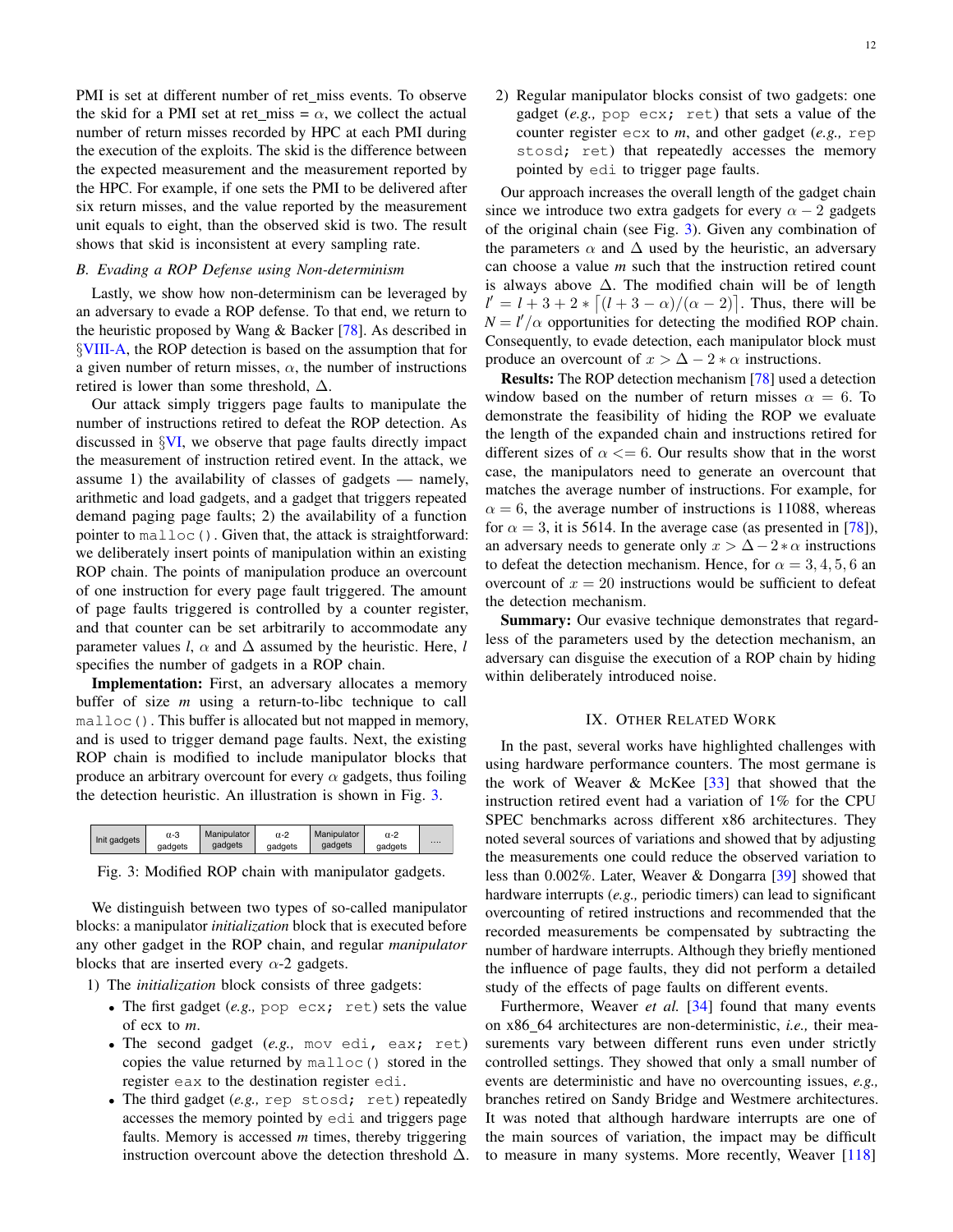summarized the available features and overhead of the most common performance counter tools.

Other researchers [\[38,](#page-13-23) [43,](#page-13-28) [119\]](#page-15-21) have also noted the inaccuracy in HPC measurements, specifically for loads, stores, floating-point operations, and branch mispredictions. However, these works focused on micro-architectural events and attributed the inaccuracy to the interface of their performance counter monitoring tool (*i.e.,* PAPI), and the lack of processor architecture details. Zaparanuks *et al.* [\[38\]](#page-13-23) studied the difference in counts reported for specific events across common HPC tools, including perfctr, perfmon2, and PAPI. In that work, it was observed that the measurement setup could lead to an inaccuracy of several thousand instructions. Moseley *et al.* [\[43\]](#page-13-28) reported that HPCs have several practical issues that hinder their usage in real-world settings, for example, lack of verification of the events, lack of portability of events across architectures, sampling skid during the interrupt delivery, and the high overhead of reading the counters. Recently, O'Callahan *et al.* [\[44\]](#page-13-29) tried to get around the skid issue by interrupting the processor some number of events earlier than the actual desired event. Unfortunately, while most of these works do touch on the non-determinism and inaccuracy of events, none empirically evaluated the drawback of incorrect data collection, such as using PMI-based filtering.

Concurrent to our work, Zhou *et al.* [\[120\]](#page-15-22) showed that under realistic settings, HPC information cannot distinguish between benign software and malware. Interestingly, even after cross-validating their models multiple times by taking repeated measurements, the best F-measure obtained was 80.22% using a Decision Tree model, which is similar to the results we presented in Table [VI.](#page-9-1) Furthermore, they also showed that benign application infused with ransomware cannot be detected by contemporary HPC-based malware detection. Taken together, these works describe a cautionary tale for using HPCs for purposes beyond their original intent.

## X. RECOMMENDATIONS AND CONCLUSION

Hardware performance counters have been available for more than a decade. Their inclusion has been a boon for many application areas, with the biggest benefit being the ability to identify and understand the behavior of code hotspots. But, understanding micro-architectural interactions — which is imperative for various types of security analysis — is tedious and the potential gains can quickly diminish. As noted by Moseley *et al.* [\[43\]](#page-13-28), because features frequently have vague documentation, an expert level of understanding is required to collect and apply data from performance counters. Consequently, users are often measuring something different from what they expect. This, in our experience, is particularly true in that subsequent generations of processors may be deceptively diverse in what they measure (*e.g.,* [\[43,](#page-13-28) Section 3]). Hence, users are left to treat processors as black boxes.

While we disagree with the point of view of Moseley *et al.* [\[43\]](#page-13-28) that, from an academic perspective, one motivation for the use of hardware performance counters is that it enables writing of more papers, we understand their frustration. Here, we take a different approach and suggest some tenable goals

that could help minimize some of the headaches associated with using HPCs.

- First, (for both reviewers and authors alike) empirical results based on performance counters should not be compared with those from other profiling tools (*e.g.,* Pin). As discussed in  $\frac{V}{V}$ , the fact that the design philosophy varies widely between these tools, coupled with the issues of non-determinism and overcounting, inevitably leads to results that are not easily comparable.
- Modern processors are inherently complex, so it is important that authors verify HPC-based findings on different CPU architectures. While certain architectural events may remain consistent across architectures, many micro-architectural events vary widely. Moreover, some events may be present in one architecture, unavailable in another, or have an entirely different implementation.
- For profiling a specific application, it is imperative that per-process filtering of events is applied by saving and restoring the counter values at context switches. Failure to do so will impact accuracy, and can call into question the overall soundness of the approach.
- For critical applications such as security defenses, the issues related to non-determinism and overcounting cannot be overlooked. This is especially true when considering adversarial models in which the adversary can freely manipulate the counters to thwart defenses.
- Lastly, if security is to be taken more seriously as a science  $[121]$ , it is important that authors take more precautions in documenting their work. It was rather difficult to get even the most basic information about HPC configuration and usage in many of the papers we surveyed. Respondents to our survey indicated that our questions were enlightening, and some agreed that the lack of detail affected the reproducibility of their work.

Overall, the fact that the number of events being added to processors is growing faster than the number of counters, is unsettling. It has come to the point where machine learning<sup>[6](#page-12-0)</sup> is required to manage the abundance of information. Researchers should think carefully about the adoption of HPCs for security defenses, as this was not the designers' original intent for them.

## XI. ACKNOWLEDGMENTS

We thank Prof. Vince Weaver for his guidance on the proper usage of various benchmarks, including those in the original paper by Weaver & McKee  $[33]$ . We express our gratitude to the anonymous reviewers for their suggestions on how to improve the paper. We also thank Murray Anderegg for his assistance with deploying the infrastructure used in this study. This work was supported in part by the Department of Defense (DoD) under awards FA8750-16-C-0199 and FA8750-17-C-0016, the Office of Naval Research (ONR) under award N00014-15-1- 2378, and the National Science Foundation (NSF) under awards CNS-1617902 and CNS-1749895. Any opinions, findings, and conclusions expressed herein are those of the authors and do not necessarily reflect the views of the DoD, ONR, or NSF.

<span id="page-12-0"></span><sup>6</sup>See, for example, *Intel platform modeling tool with machine learning*, [https://software.intel.com/en-us/articles/](https://software.intel.com/en-us/articles/intel-platform-modeling-with-machine-learning) [intel-platform-modeling-with-machine-learning](https://software.intel.com/en-us/articles/intel-platform-modeling-with-machine-learning)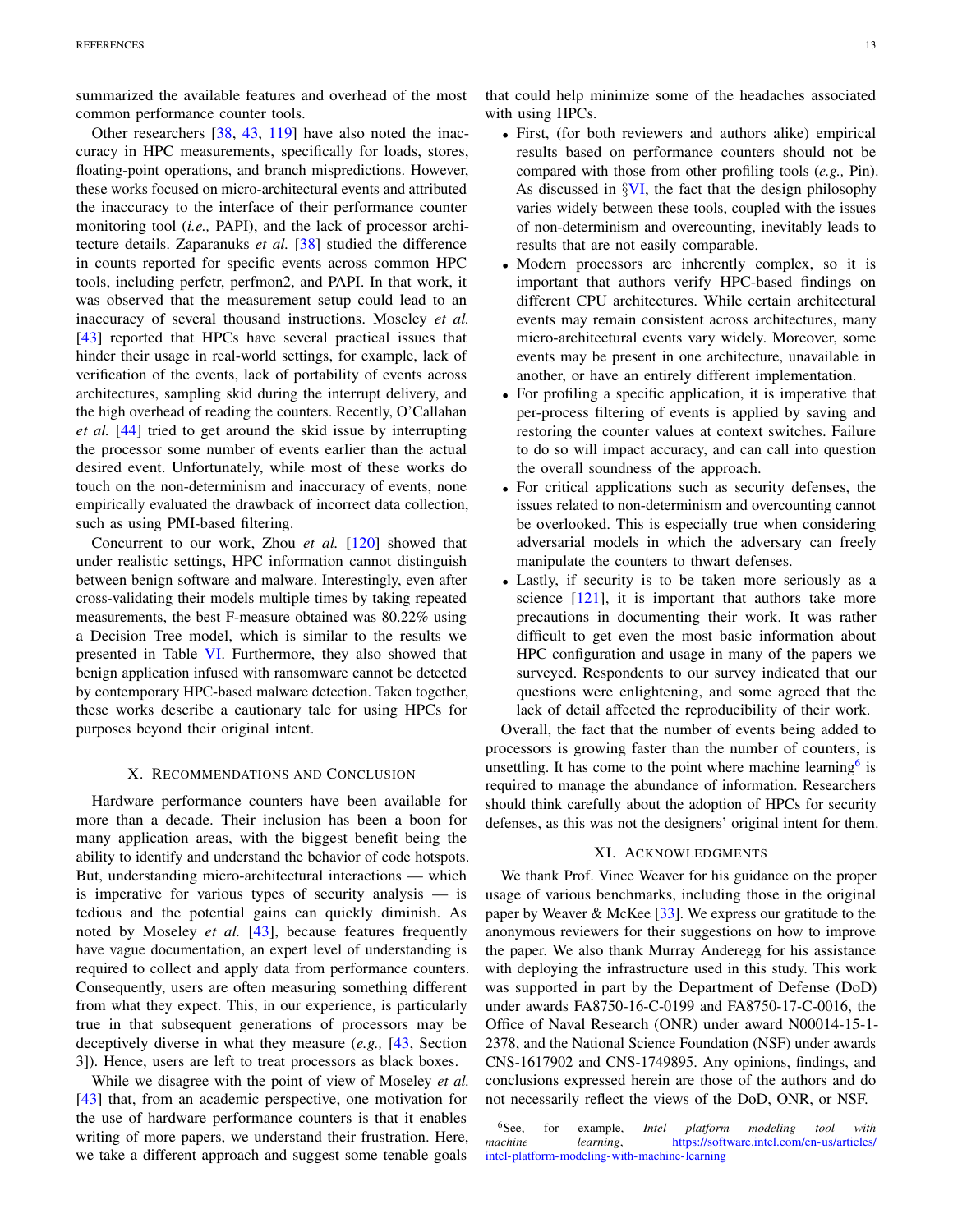#### **REFERENCES**

- <span id="page-13-0"></span>1. *Intel* R *64 and IA-32 Architectures Software Developer's Manual Volume 3 : System Programming Guide* 2016.
- <span id="page-13-1"></span>2. Ammons, G., Ball, T. & Larus, J. R. Exploiting hardware performance counters with flow and context sensitive profiling. *ACM SIGPLAN Notices* 32, 85–96 (1997).
- <span id="page-13-2"></span>3. Zamani, R. & Afsahi, A. *A study of hardware performance monitoring counter selection in power modeling of computing systems* in *International Green Computing Conference* (2012), 1–10.
- <span id="page-13-3"></span>4. Wang, X. & Karri, R. *Numchecker: Detecting kernel control-flow modifying rootkits by using hardware performance counters* in *Design Automation Conference* (2013), 1–7.
- <span id="page-13-4"></span>5. Demme, J., Maycock, M., Schmitz, J., Tang, A., Waksman, A., Sethumadhavan, S. & Stolfo, S. On the feasibility of online malware detection with performance counters. *ACM SIGARCH Computer Architecture News* 41, 559–570 (2013).
- <span id="page-13-5"></span>6. Tang, A., Sethumadhavan, S. & Stolfo, S. J. *Unsupervised anomalybased malware detection using hardware features* in *Symposium on Recent Advances in Attacks and Defenses* (2014), 109–129.
- <span id="page-13-6"></span>7. Mucci, P. J., Browne, S., Deane, C. & Ho, G. *PAPI: A portable interface to hardware performance counters* in *Department of Defense HPCMP Users Group Conference* (1999), 7–10.
- <span id="page-13-7"></span>8. Weaver, V. M. *Linux perf event features and overhead* in *International Workshop on Performance Analysis of Workload Optimized Systems* (2013).
- <span id="page-13-8"></span>9. Malladi, R. K. *Using Intel R VTune<sup>TM</sup> Performance Analyzer Events/Ratios & Optimizing Applications* 2009.
- <span id="page-13-9"></span>10. Bird, S. *Software knows best: A case for hardware transparency and measurability.* MA thesis (University of California, Berkeley, 2010).
- <span id="page-13-35"></span>11. Michalska, M., Boutellier, J. & Mattavelli, M. A methodology for profiling and partitioning stream programs on many-core architectures. *Procedia Computer Science* 51, 2962–2966 (2015).
- <span id="page-13-36"></span>12. Flater, D. & Guthrie, W. F. A case study of performance degradation attributable to run-time bounds checks on C++ vector access. *Journal of Research of the National Institute of Standards and Technology* 118, 260–279 (2013).
- <span id="page-13-38"></span>13. Lim, R., Malony, A., Norris, B. & Chaimov, N. *Identifying optimization opportunities within kernel execution in GPU codes* in *European Conference on Parallel Processing* (2015), 185–196.
- <span id="page-13-39"></span>14. Michalska, M., Zufferey, N. & Mattavelli, M. Tabu search for partitioning dynamic dataflow programs. *Procedia Computer Science* 80, 1577–1588 (2016).
- <span id="page-13-40"></span>15. Chang, J., Nakshatrala, K. B., Knepley, M. G. & Johnsson, L. A performance spectrum for parallel computational frameworks that solve PDEs. *Concurrency and Computation: Practice and Experience* 30 (2018).
- <span id="page-13-41"></span>16. Doyle, N. C., Matthews, E., Holland, G., Fedorova, A. & Shannon, L. *Performance impacts and limitations of hardware memory access trace collection* in *Design, Automation & Test in Europe* (2017), 506–511.
- <span id="page-13-42"></span>17. Zhou, X., Lu, K., Wang, X. & Li, X. Exploiting parallelism in deterministic shared memory multiprocessing. *Journal of Parallel and Distributed Computing* 72, 716–727 (2012).
- <span id="page-13-43"></span>18. Mushtaq, H., Al-Ars, Z. & Bertels, K. *DetLock: portable and efficient deterministic execution for shared memory multicore systems* in *High Performance Computing, Networking, Storage and Analysis* (2012), 721–730.
- <span id="page-13-44"></span>19. Pruitt, D. D. & Freudenthal, E. A. *Preliminary investigation of mobile system features potentially relevant to HPC* in *International Workshop on Energy Efficient Supercomputing* (2016), 54–60.
- <span id="page-13-45"></span>20. Molnár, P. & Végh, J. Measuring performance of processor instruc*tions and operating system services in soft processor based systems* in *International Carpathian Control Conference* (2017), 381–387.
- <span id="page-13-46"></span>21. Lu, K., Zhou, X., Bergan, T. & Wang, X. Efficient deterministic multithreading without global barriers. *ACM SIGPLAN Notices* 49, 287–300 (2014).
- <span id="page-13-47"></span>22. Lu, K., Zhou, X., Wang, X.-P., Bergan, T. & Chen, C. An efficient and flexible deterministic framework for multithreaded programs. *Journal of Computer Science and Technology* 30, 42–56 (2015).
- <span id="page-13-10"></span>23. Zankl, A., Seuschek, H., Irazoqui, G. & Gulmezoglu, B. in *Solutions for Cyber-Physical Systems Ubiquity* 325–357 (2018).
- <span id="page-13-11"></span>24. Hussein, A., Payer, M., Hosking, A. & Vick, C. A. *Impact of GC design on power and performance for Android* in *ACM International Systems and Storage Conference* (2015), 13:1–13:12.
- <span id="page-13-21"></span>25. Davis, J. D., Rivoire, S., Goldszmidt, M. & Ardestani, E. K. No hardware required: building and validating composable highly accurate OS-based power models. *Microsoft Technical Report* (2011).
- <span id="page-13-22"></span>26. Davis, J. D., Rivoire, S., Goldszmidt, M. & Ardestani, E. K. *Chaos: Composable highly accurate os-based power models* in *International Symposium on Workload Characterization* (2012), 153–163.
- <span id="page-13-12"></span>27. Mushtaq, H., Al-Ars, Z. & Bertels, K. *Efficient software-based fault tolerance approach on multicore platforms* in *Design, Automation & Test in Europe* (2013), 921–926.
- <span id="page-13-13"></span>28. Malone, C., Zahran, M. & Karri, R. *Are hardware performance counters a cost effective way for integrity checking of programs* in *ACM workshop on Scalable trusted computing* (2011), 71–76.
- <span id="page-13-49"></span>29. Irazoqui, G. *Cross-core Microarchitectural Side Channel Attacks and Countermeasures.* PhD thesis (Northeastern University, 2017).
- <span id="page-13-48"></span>30. Nomani, J. & Szefer, J. *Predicting program phases and defending against side-channel attacks using hardware performance counters* in *Hardware and Architectural Support for Security and Privacy* (2015), 9:1–9:4.
- <span id="page-13-14"></span>31. Copos, B. & Murthy, P. *Inputfinder: Reverse engineering closed binaries using hardware performance counters* in *Program Protection and Reverse Engineering Workshop* (2015).
- <span id="page-13-15"></span>32. Pfaff, D., Hack, S. & Hammer, C. *Learning how to prevent returnoriented programming efficiently* in *International Symposium on Engineering Secure Software and Systems* (2015), 68–85.
- <span id="page-13-16"></span>33. Weaver, V. M. & McKee, S. A. *Can hardware performance counters be trusted?* in *International Symposium on Workload Characterization* (2008), 141–150.
- <span id="page-13-17"></span>34. Weaver, V. M., Terpstra, D. & Moore, S. *Non-determinism and overcount on modern hardware performance counter implementations* in *IEEE International Symposium on Performance Analysis of Systems and Software* (2013), 215–224.
- <span id="page-13-18"></span>35. Li, X. & Crouse, M. *Transparent ROP Detection using CPU Performance Counters* in *THREADS* (2014).
- <span id="page-13-19"></span>36. Russinovich, M. E., Solomon, D. A. & Ionescu, A. *Windows internals* (2012).
- <span id="page-13-20"></span>37. Levon, J. & Elie, P. *Oprofile: A system profiler for linux* 2004.
- <span id="page-13-23"></span>38. Zaparanuks, D., Jovic, M. & Hauswirth, M. *Accuracy of performance counter measurements* in *IEEE International Symposium on Performance Analysis of Systems and Software* (2009), 23–32.
- <span id="page-13-24"></span>39. Weaver, V. & Dongarra, J. *Can hardware performance counters produce expected, deterministic results?* in *Workshop on Functionality of Hardware Performance Monitoring* (2010).
- <span id="page-13-25"></span>40. Rohou, E. *Tiptop: Hardware performance counters for the masses* in *International Conference on Parallel Processing Workshops* (2012), 404–413.
- <span id="page-13-26"></span>41. Nowak, A., Yasin, A., Mendelson, A. & Zwaenepoel, W. *Establishing a Base of Trust with Performance Counters for Enterprise Workloads* in *USENIX Annual Technical Conference* (2015), 541–548.
- <span id="page-13-27"></span>42. Lim, R. V., Carrillo-Cisneros, D., Alkowaileet, W & Scherson, I. *Computationally efficient multiplexing of events on hardware counters* in *Linux Symposium* (2014), 101–110.
- <span id="page-13-28"></span>43. Moseley, T., Vachharajani, N. & Jalby, W. *Hardware performance monitoring for the rest of us: a position and survey* in *IFIP International Conference on Network and Parallel Computing* (2011), 293–312.
- <span id="page-13-29"></span>44. O'Callahan, R., Jones, C., Froyd, N., Huey, K., Noll, A. & Partush, N. *Engineering record and replay for deployability* in *USENIX Annual Technical Conference* (2017), 377–389.
- <span id="page-13-30"></span>45. Chen, D., Vachharajani, N., Hundt, R., Liao, S.-w., Ramasamy, V., Yuan, P., Chen, W. & Zheng, W. *Taming hardware event samples for FDO compilation* in *International Symposium on Code Generation and Optimization* (2010), 42–52.
- <span id="page-13-31"></span>46. Chen, D., Vachharajani, N., Hundt, R., Li, X., Eranian, S., Chen, W. & Zheng, W. Taming hardware event samples for precise and versatile feedback directed optimizations. *IEEE Transactions on Computers* 62, 376–389 (2013).
- <span id="page-13-32"></span>47. Tuduce, I., Majo, Z., Gauch, A., Chen, B. & Gross, T. R. *Asymmetries in multi-core systems–or why we need better performance measurement units* in *Exascale Evaluation and Research Techniques Workshop* (2010).
- <span id="page-13-33"></span>48. Segulja, C. & Abdelrahman, T. S. *What is the cost of weak determinism?* in *International Conference on Parallel architectures and Compilation Techniques* (2014), 99–112.
- <span id="page-13-34"></span>49. Wang, W., Davidson, J. W. & Soffa, M. L. *Predicting the memory bandwidth and optimal core allocations for multi-threaded applications on large-scale numa machines* in *IEEE International Symposium on High-Performance Computer Architecture* (2016), 419–431.
- <span id="page-13-37"></span>50. Röhl, T., Eitzinger, J., Hager, G. & Wellein, G. in Tools for High *Performance Computing* 17–28 (2016).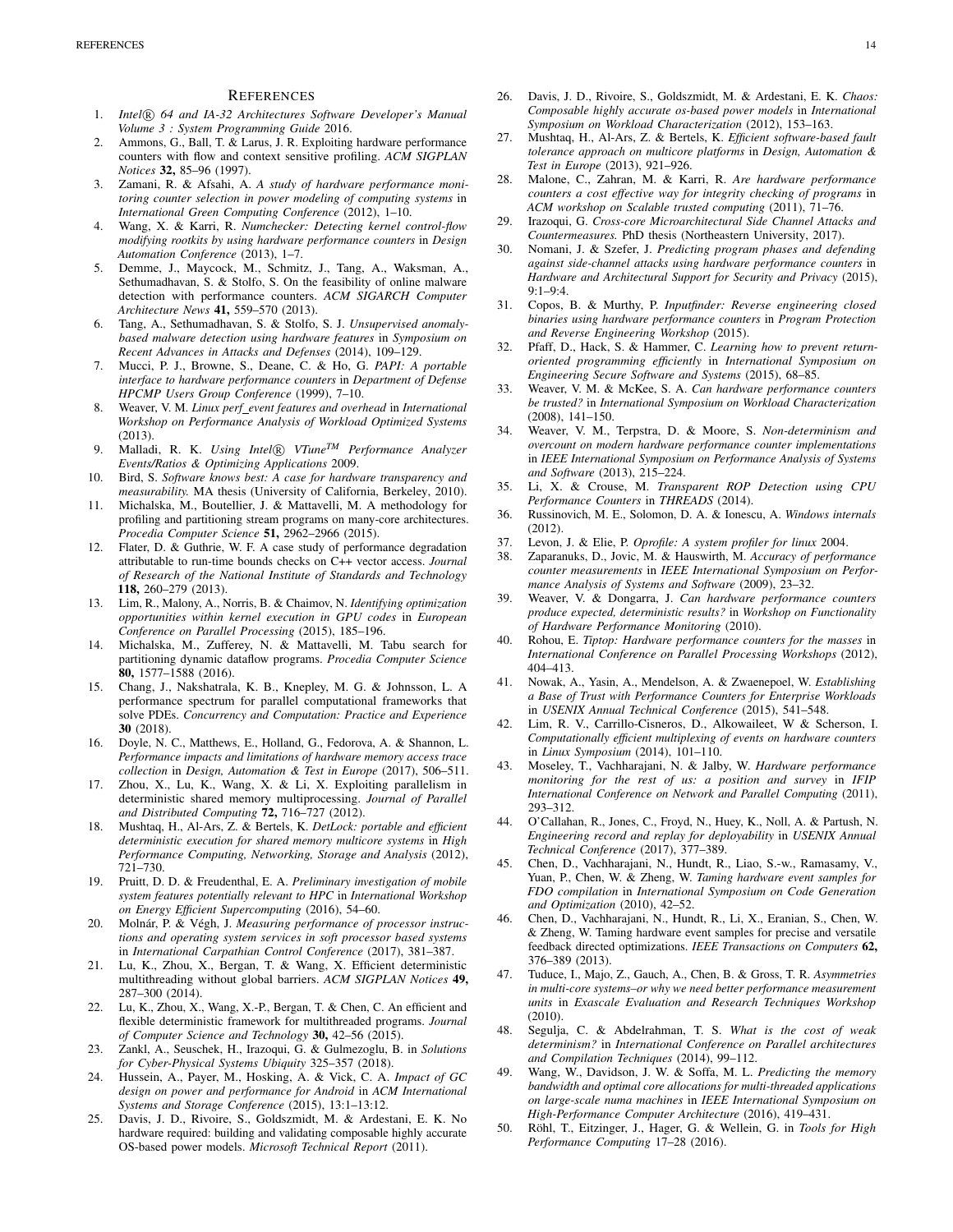- <span id="page-14-11"></span>51. Hoske, D. *An experimental study of a nearly-linear time Laplacian solver.* MA thesis (Karlsruhe Institute of Technology, 2014).
- <span id="page-14-12"></span>52. Born de Oliveira, A. *Measuring and predicting computer software performance: Tools and approaches.* PhD thesis (University of Waterloo, 2015).
- <span id="page-14-13"></span>53. Akiyama, S. & Hirofuchi, T. *Quantitative evaluation of intel pebs overhead for online system-noise analysis* in *International Workshop on Runtime and Operating Systems for Supercomputers* (2017), 3:1– 3:8.
- <span id="page-14-14"></span>54. Stevens, J., Tschirhart, P. & Jacob, B. *The Semantic Gap Between Software and the Memory System* in *International Symposium on Memory Systems* (2015), 43–46.
- <span id="page-14-15"></span>55. Melhus, L. K. & Jensen, R. E. *Measurement Bias from Address Aliasing* in *IEEE International Parallel & Distributed Processing Symposium* (2016), 1506–1515.
- <span id="page-14-16"></span>56. Wicht, B., Vitillo, R. A., Chen, D. & Levinthal, D. Hardware counted profile-guided optimization. *arXiv preprint arXiv:1411.6361* (2014).
- <span id="page-14-17"></span>57. Bock, N. & Challacombe, M. An optimized sparse approximate matrix multiply for matrices with decay. *SIAM Journal on Scientific Computing* 35, C72–C98 (2013).
- <span id="page-14-18"></span>58. Hussein, A., Hosking, A. L., Payer, M. & Vick, C. A. Don't race the memory bus: taming the GC leadfoot. *ACM SIGPLAN Notices* 50, 15–27 (2015).
- <span id="page-14-19"></span>59. Merrifield, T., Devietti, J. & Eriksson, J. *High-performance determinism with total store order consistency* in *European Conference on Computer Systems* (2015), 31:1–31:13.
- <span id="page-14-20"></span>60. Teabe, B., Tchana, A. & Hagimont, D. Enforcing CPU allocation in a heterogeneous IaaS. *Future Generation Computer Systems* 53, 1–12 (2015).
- <span id="page-14-9"></span>61. Lundberg, M. *Implementation of Fast Real-Time Control of Unstable Modes in Fusion Plasma Devices* 2017.
- <span id="page-14-21"></span>62. Ozdal, M. M., Jaleel, A., Narvaez, P., Burns, S. M. & Srinivasa, G. Wavelet-Based Trace Alignment Algorithms for Heterogeneous Architectures. *IEEE Transactions on CAD of Integrated Circuits and Systems* 34, 381–394 (2015).
- <span id="page-14-22"></span>63. Peraza, J., Tiwari, A., Ward, W. A., Campbell, R. & Carrington, L. *VecMeter: measuring vectorization on the Xeon Phi* in *International Conf. on Cluster Computing* (2015), 478–481.
- <span id="page-14-23"></span>64. Torres, G. & Liu, C. *The Impact on the Performance of Co-running Virtual Machines in a Virtualized Environment* in *International Workshop on Adaptive Resource Management and Scheduling for Cloud Computing* (2016), 21–27.
- <span id="page-14-24"></span>65. Al-hayanni, M. A., Shafik, R., Rafiev, A., Xia, F. & Yakovlev, A. *Speedup and Parallelization Models for Energy-Efficient Many-Core Systems Using Performance Counters* in *International Conference on High Performance Computing & Simulation* (2017), 410–417.
- <span id="page-14-25"></span>66. Torres, G. & Liu, C. Adaptive virtual machine management in the cloud: A performance-counter-driven approach. *International Journal of Systems and Service-Oriented Engineering* 4, 28–43 (2014).
- <span id="page-14-26"></span>67. Bergan, T., Hunt, N., Ceze, L. & Gribble, S. D. *Deterministic Process Groups in dOS* in *OSDI* (2010), 177–192.
- <span id="page-14-4"></span>68. Stefan, D., Buiras, P., Yang, E. Z., Levy, A., Terei, D., Russo, A. & Mazières, D. *Eliminating cache-based timing attacks with instructionbased scheduling* in *European Symposium on Research in Computer Security* (2013), 718–735.
- <span id="page-14-0"></span>69. Singh, K., Bhadauria, M. & McKee, S. A. Real time power estimation and thread scheduling via performance counters. *ACM SIGARCH Computer Architecture News* 37, 46–55 (2009).
- <span id="page-14-7"></span>70. Goel, B. *Per-core power estimation and power aware scheduling strategies for CMPs.* MA thesis (Chalmers University of Technology, 2011).
- <span id="page-14-1"></span>71. Singh, K. *Prediction strategies for power-aware computing on multicore processors.* PhD thesis (Cornell University, 2009).
- <span id="page-14-8"></span>72. Da Costa, G., Pierson, J.-M. & Fontoura-Cupertino, L. Mastering system and power measures for servers in datacenter. *Sustainable Computing: Informatics and Systems* 15, 28–38 (2017).
- <span id="page-14-10"></span>73. Suciu, A., Banescu, S. & Marton, K. Unpredictable random number generator based on hardware performance counters. 189, 123–137 (2011).
- <span id="page-14-27"></span>74. Marton, K., Tóth, P. & Suciu, A. *Unpredictable random number generator based on the performance data helper interface* in *International Symposium on Symbolic and Numeric Algorithms for Scientific Computing* (2012), 335–340.
- <span id="page-14-2"></span>75. Treibig, J., Hager, G. & Wellein, G. *Likwid: A lightweight performanceoriented tool suite for x86 multicore environments* in *International Conference on Parallel Processing Workshops* (2010), 207–216.
- <span id="page-14-39"></span>76. Singh, B., Evtyushkin, D., Elwell, J., Riley, R. & Cervesato, I. *On the detection of kernel-level rootkits using hardware performance counters* in *ACM Asia Conference on Computer and Communications Security* (2017), 483–493.
- <span id="page-14-3"></span>77. Zhou, H., Wu, X., Shi, W., Yuan, J. & Liang, B. *HDROP: Detecting ROP attacks using performance monitoring counters* in *International Conference on Information Security Practice and Experience* (2014), 172–186.
- <span id="page-14-5"></span>78. Wang, X. & Backer, J. SIGDROP: Signature-based ROP Detection using Hardware Performance Counters. *arXiv preprint arXiv:1609.02667* (2016).
- <span id="page-14-6"></span>79. Das, S., Chen, B., Chandramohan, M., Liu, Y. & Zhang, W. ROPSentry: Runtime defense against ROP attacks using hardware performance counters. *Computers & Security* 73, 374–388 (2018).
- <span id="page-14-28"></span>80. Xia, Y., Liu, Y., Chen, H. & Zang, B. *CFIMon: Detecting violation of control flow integrity using performance counters* in *IEEE/IFIP International Conference on Dependable Systems and Networks* (2012),  $1 - 12$ .
- <span id="page-14-29"></span>81. Yuan, L., Xing, W., Chen, H. & Zang, B. *Security breaches as PMU deviation: detecting and identifying security attacks using performance counters* in *Asia-Pacific Workshop on Systems* (2011), 6:1–6:5.
- <span id="page-14-30"></span>82. Aweke, Z. B., Yitbarek, S. F., Qiao, R., Das, R., Hicks, M., Oren, Y. & Austin, T. ANVIL: Software-based protection against next-generation rowhammer attacks. *ACM SIGPLAN Notices* 51, 743–755 (2016).
- <span id="page-14-31"></span>83. Torres, G. & Liu, C. *Can Data-Only Exploits Be Detected at Runtime Using Hardware Events?: A Case Study of the Heartbleed Vulnerability* in *Hardware and Architectural Support for Security and Privacy* (2016), 2:1–2:7.
- <span id="page-14-32"></span>84. Herath, N & Fogh, A. These are Not Your Grand Daddys CPU Performance Counters–CPU Hardware Performance Counters for Security. *Black Hat* (2015).
- <span id="page-14-33"></span>85. Bahador, M. B., Abadi, M. & Tajoddin, A. *Hpcmalhunter: Behavioral malware detection using hardware performance counters and singular value decomposition* in *International Conference on Computer and Knowledge Engineering* (2014), 703–708.
- <span id="page-14-34"></span>86. Wang, X. & Karri, R. Reusing hardware performance counters to detect and identify kernel control-flow modifying rootkits. *IEEE Transactions on CAD of Integrated Circuits and Systems* 35, 485–498 (2016).
- <span id="page-14-35"></span>87. Kazdagli, M., Huang, L., Reddi, V. & Tiwari, M. *Morpheus: Benchmarking computational diversity in mobile malware* in *Hardware and Architectural Support for Security and Privacy* (2014), 3:1–3:8.
- <span id="page-14-36"></span>88. Wang, X., Chai, S., Isnardi, M., Lim, S. & Karri, R. Hardware performance counter-based malware identification and detection with adaptive compressive sensing. *ACM Transactions on Architecture and Code Optimization* 13, 3:1–3:23 (2016).
- <span id="page-14-37"></span>89. Garcia-Serrano, A. Anomaly detection for malware identification using hardware performance counters. *arXiv preprint arXiv:1508.07482* (2015).
- <span id="page-14-38"></span>90. Zhang, T., Zhang, Y. & Lee, R. B. *Dos attacks on your memory in cloud* in *ACM Asia Conference on Computer and Communications Security* (2017), 253–265.
- <span id="page-14-40"></span>91. Jyothi, V., Wang, X., Addepalli, S. K. & Karri, R. *Brain: Behavior based adaptive intrusion detection in networks: Using hardware performance counters to detect ddos attacks* in *IEEE International Conference on VLSI Design* (2016), 587–588.
- <span id="page-14-41"></span>92. Patel, N., Sasan, A. & Homayoun, H. *Analyzing hardware based malware detectors* in *Design Automation Conference* (2017), 25:1– 25:6.
- <span id="page-14-42"></span>93. Peng, H., Wei, J. & Guo, W. *Micro-architectural Features for Malware Detection* in *Advanced Computer Architecture* (2016), 48–60.
- <span id="page-14-43"></span>94. Martin, R., Demme, J. & Sethumadhavan, S. TimeWarp: rethinking timekeeping and performance monitoring mechanisms to mitigate side-channel attacks. *ACM SIGARCH Computer Architecture News* 40, 118–129 (2012).
- <span id="page-14-44"></span>95. Uhsadel, L., Georges, A. & Verbauwhede, I. *Exploiting hardware performance counters* in *Workshop on Fault Diagnosis and Tolerance in Cryptography* (2008), 59–67.
- <span id="page-14-45"></span>96. Bhattacharya, S. & Mukhopadhyay, D. *Who watches the watchmen? : Utilizing Performance Monitors for Compromising keys of RSA on Intel Platforms* in *Conference on Cryptographic Hardware and Embedded Systems* (2015), 248–266.
- <span id="page-14-46"></span>97. Chiappetta, M., Savas, E. & Yilmaz, C. Real time detection of cachebased side-channel attacks using hardware performance counters. *Applied Soft Computing* 49, 1162–1174 (2016).
- <span id="page-14-47"></span>98. Maurice, C., Le Scouarnec, N., Neumann, C., Heen, O. & Francillon, A. *Reverse engineering Intel last-level cache complex addressing using*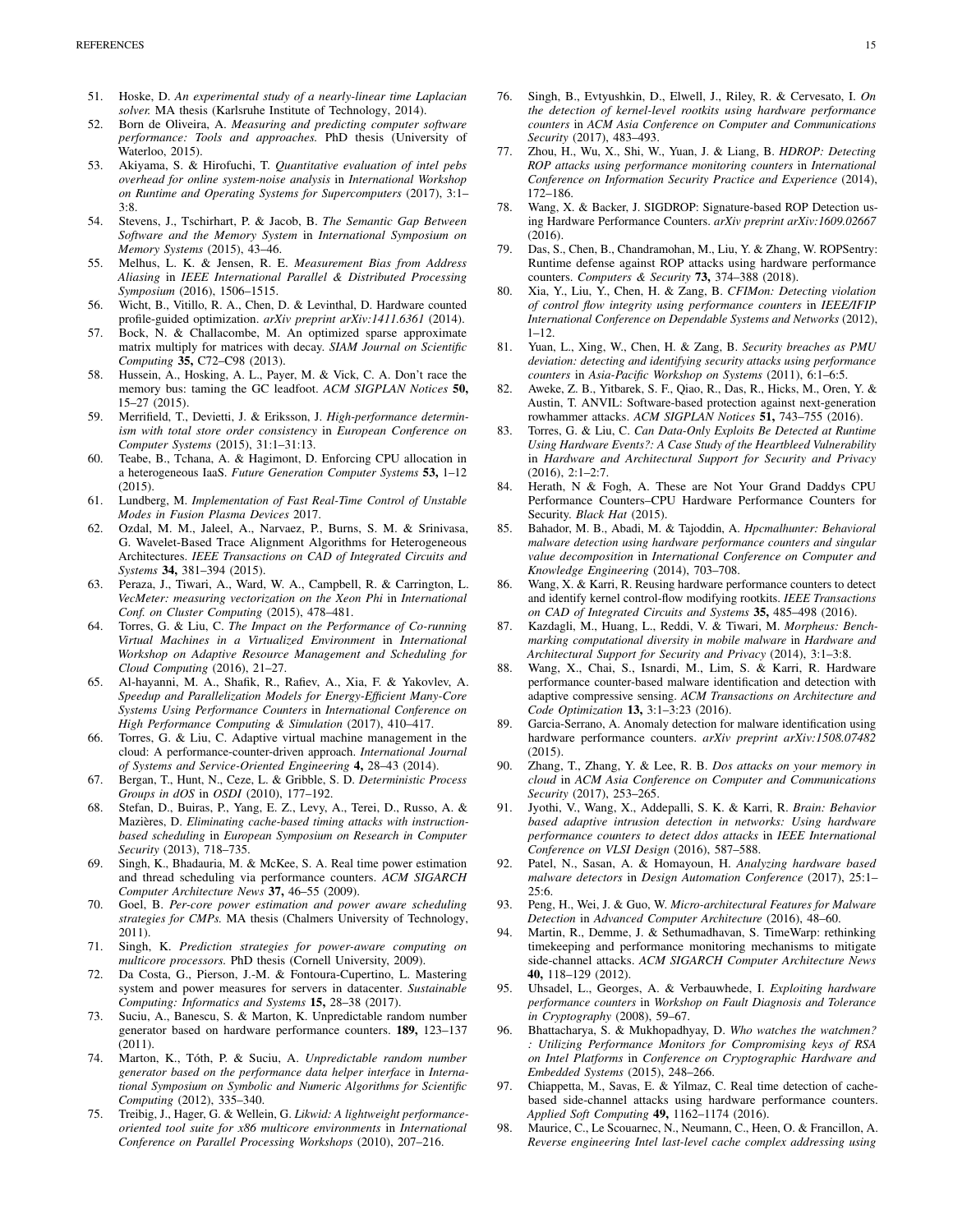*performance counters* in *Symposium on Recent Advances in Attacks and Defenses* (2015), 48–65.

- <span id="page-15-0"></span>99. Hunger, C., Kazdagli, M., Rawat, A., Dimakis, A., Vishwanath, S. & Tiwari, M. *Understanding contention-based channels and using them for defense* in *IEEE International Symposium on High-Performance Computer Architecture* (2015), 639–650.
- <span id="page-15-2"></span>100. Gruss, D., Maurice, C., Wagner, K. & Mangard, S. *Flush+ Flush: a fast and stealthy cache attack* in *Detection of Intrusions, Malware and Vulnerability Assessment* (2016), 279–299.
- <span id="page-15-3"></span>101. Payer, M. *HexPADS: a platform to detect "stealth" attacks* in *International Symposium on Engineering Secure Software and Systems* (2016), 138–154.
- <span id="page-15-4"></span>102. Zhang, T., Zhang, Y. & Lee, R. B. *Cloudradar: A real-time sidechannel attack detection system in clouds* in *Symposium on Recent Advances in Attacks and Defenses* (2016), 118–140.
- <span id="page-15-5"></span>103. Gulmezoglu, B., Zankl, A., Eisenbarth, T. & Sunar, B. *PerfWeb: How to violate web privacy with hardware performance events* in *European Symposium on Research in Computer Security* (2017), 80–97.
- <span id="page-15-6"></span>104. Allaf, Z., Adda, M. & Gegov, A. *A comparison study on Flush+ Reload and Prime+ Probe attacks on AES using machine learning approaches* in *UK Workshop on Computational Intelligence* (2017), 203–213.
- <span id="page-15-7"></span>105. Wang, X., Konstantinou, C., Maniatakos, M. & Karri, R. *Confirm: Detecting firmware modifications in embedded systems using hardware performance counters* in *International Conference on Computer-Aided Design* (2015), 544–551.
- <span id="page-15-8"></span>106. Wang, X., Konstantinou, C., Maniatakos, M., Karri, R., Lee, S., Robison, P., Stergiou, P. & Kim, S. Malicious firmware detection with hardware performance counters. *IEEE Transactions on Multi-Scale Computing Systems,* 160–173 (2016).
- <span id="page-15-9"></span>107. Bruska, J., Blasingame, Z. & Liu, C. *Verification of OpenSSL version via hardware performance counters* in *Disruptive Technologies in Sensors and Sensor Systems* (2017).
- <span id="page-15-10"></span>108. Vogl, S. & Eckert, C. *Using hardware performance events for instruction-level monitoring on the x86 architecture* in *European workshop on system security* (2012).
- <span id="page-15-1"></span>109. Spisak, M. *Hardware-Assisted Rootkits: Abusing Performance Counters on the ARM and x86 Architectures* in *WOOT* (2016).
- <span id="page-15-12"></span>110. Luk, C.-K., Cohn, R., Muth, R., Patil, H., Klauser, A., Lowney, G., Wallace, S., Reddi, V. J. & Hazelwood, K. Pin: building customized program analysis tools with dynamic instrumentation. 40, 190–200 (2005).
- <span id="page-15-13"></span>111. *VX Heaven, Computer virus collection* 2014.
- <span id="page-15-14"></span>112. Sebastian, M., Rivera, R., Kotzias, P. & Caballero, J. ´ *Avclass: A tool for massive malware labeling* in *Symposium on Recent Advances in Attacks and Defenses* (2016), 230–253.
- <span id="page-15-15"></span>113. Rossow, C., Dietrich, C. J., Grier, C., Kreibich, C., Paxson, V., Pohlmann, N., Bos, H. & Van Steen, M. *Prudent practices for designing malware experiments: Status quo and outlook* in *IEEE Symposium on Security & Privacy* (2012), 65–79.
- <span id="page-15-16"></span>114. Hall, M., Frank, E., Holmes, G., Pfahringer, B., Reutemann, P. & Witten, I. H. The WEKA data mining software: an update. *ACM SIGKDD explorations newsletter* 11, 10–18 (2009).
- <span id="page-15-17"></span>115. Bouckaert, R. R., Frank, E., Hall, M., Kirkby, R., Reutemann, P., Seewald, A. & Scuse, D. WEKA manual for version 3-7-3. *University of Waikato, New Zealand,* 588–595 (2010).
- <span id="page-15-18"></span>116. Sommer, R. & Paxson, V. *Outside the closed world: On using machine learning for network intrusion detection* in *IEEE Symposium on Security & Privacy* (2010), 305–316.
- <span id="page-15-19"></span>117. Weaver, V. M. *Advanced hardware profiling and sampling (PEBS, IBS, etc.): creating a new PAPI sampling interface* tech. rep. (2016).
- <span id="page-15-20"></span>118. Weaver, V. M. *Self-monitoring overhead of the Linux perf event performance counter interface* in *IEEE International Symposium on Performance Analysis of Systems and Software* (2015), 102–111.
- <span id="page-15-21"></span>119. Maxwell, M, Teller, P, Salayandia, L. & Moore, S. *Accuracy of performance monitoring hardware* in *Los Alamos Computer Science Institute Symposium* (2002).
- <span id="page-15-22"></span>120. Zhou, B., Gupta, A., Jahanshahi, R., Egele, M. & Joshi, A. *Hardware Performance Counters Can Detect Malware: Myth or Fact?* in *ACM Asia Conference on Computer and Communications Security* (2018), 457–468.
- <span id="page-15-23"></span>121. Herley, C. & van Oorschot, P. C. *Sok: Science, security and the elusive goal of security as a scientific pursuit* in *IEEE Symposium on Security & Privacy* (2017), 99–120.

# <span id="page-15-11"></span>APPENDIX A QUESTIONS FOR LEAD AUTHORS

For the reproducibility of results we suggest that answers to the following questions be specifically addressed.

- 1) *High-level understanding*
	- a) For what purpose did you use HPC?
		- ❑ Performance
		- ❑ Power analysis
		- ❑ Security
		- ❑ Debugging
		- ❑ Operating system support ❑ Other
	- b) How many total counters were used?
		- $\Box \leq 4$

$$
\Box
$$
 >4 and <=7

$$
\Box >7
$$

- c) How many configurable/programmable counters were used simultaneously?
	- $\Box \leq = 4$
	- $\Box$   ${>}4$
- d) How were the measurements taken?
	- ❑ Polling
	- ❑ Event-based sampling
- e) Which of the following tools were used?
	- ❑ PAPI
	- ❑ Oprofile
	- ❑ perfctr
	- ❑ perfmon2 □ perf\_event
	- ❑ LIKWID
	- ❑ LiMiT
	- ❑ Intel VTune
	- ❑ Custom
- f) Was the performance counter module natively implemented in the OS kernel (e.g., Perf\_event)?
	- ❑ Yes
	- ❑ No
	- ❑ Unsure
- 2) *Measurement granularity*
	- a) At what level were measurements collected?
		- ❑ Process/Application
		- ❑ Processor core
		- ❑ System-wide
	- b) Performance counters were configured for the events in:
		- ❑ User space only
		- ❑ Kernel space only
		- ❑ Both ❑ Unsure
		-
- 3) *Context-switch monitoring*
	- a) Was context-switching monitored?
		- ❑ Yes
		- ❑ No ❑ Unsure
		-
	- b) If yes, were performance counter values saved/restored at context switches?
		- ❑ Yes
		- ❑ No
		- ❑ Unsure
- 4) *Performance monitoring interrupt (PMI)*
	- a) At each PMI, was process-based filtering performed?
		- ❑ Yes
		- ❑ No
		- ❑ Unsure
		- □ Not applicable
	- b) If measurements were obtained by event-based sampling, how was the sampling counter configured?
		- ❑ For user space only
		- □ For kernel space only
		- ❑ Both
		- ❑ Unsure
	- ❑ Not applicable
- 5) *Experimental setup*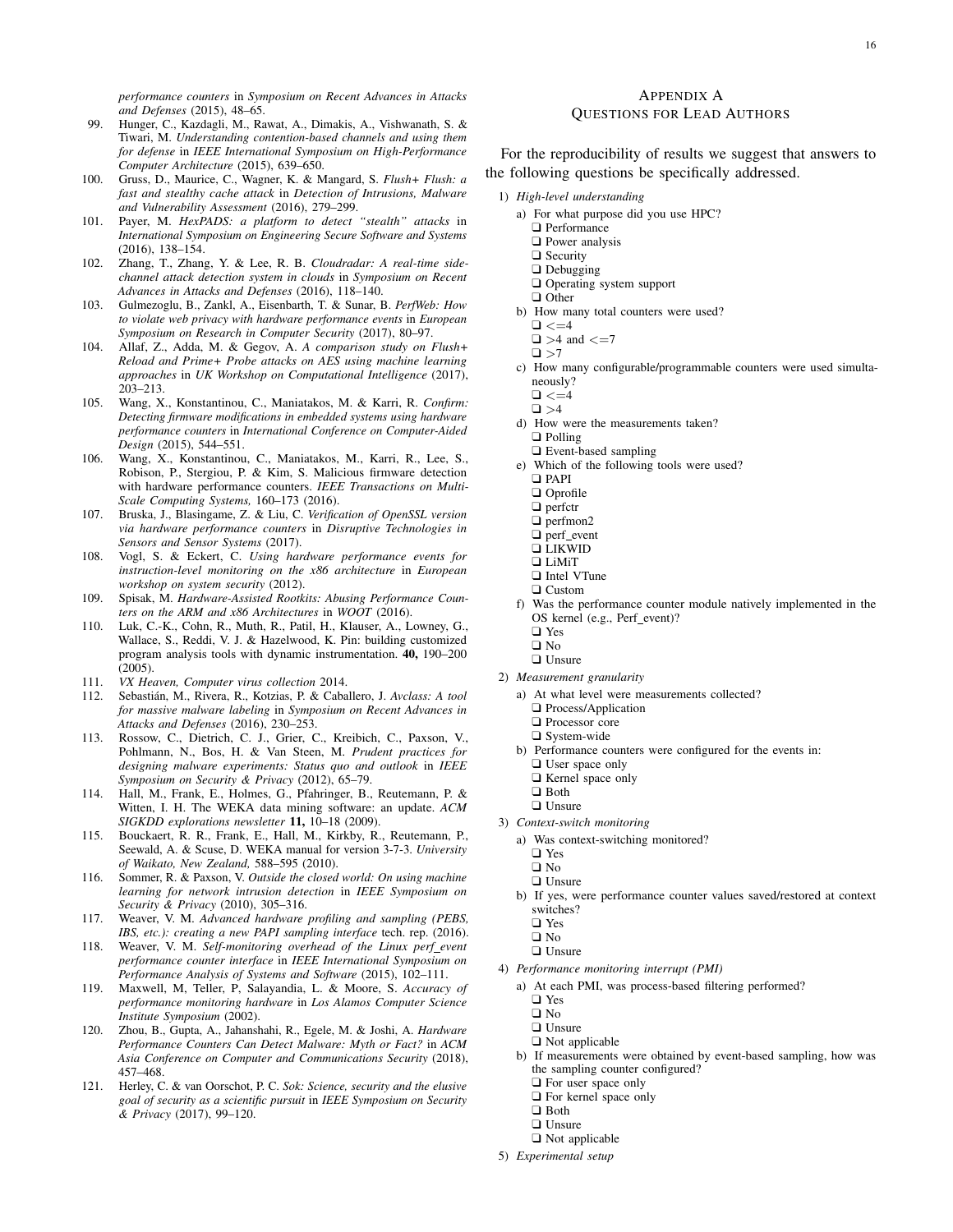- a) How was the performance counter monitoring module implemented? ❑ On a bare-metal system
	- ❑ In a virtual machine
- b) If a virtual machine was used, which of the following virtualization software was used?
	- ❑ VMware
	- ❑ KVM
	- ❑ Virtualbox
	- ❑ Other
	- ❑ Not applicable
- c) How many cores were there in your virtual machine or bare-metal system?
	- ❑ One
	- ❑ More than one
	- ❑ Unsure
- d) If more than 1 core was present, were HPCs on all cores monitored? ❑ Yes
	- ❑ No
	- ❑ Unsure
- ❑ Not applicable
- 6) *Non-determinism and overcounting issues*
	- a) Was the measurement error, resulting from non-determinism and overcounting of HPCs, addressed in your approach?
		- ❑ Yes
		- ❑ No
		- ❑ Unsure
		- ❑ Not applicable
	- b) Would you recommend using HPCs for the main application domain of your paper?
		- ❑ Yes
		- ❑ No ❑ Unsure

#### <span id="page-16-0"></span>APPENDIX B

## TOWARD MINIMIZING PERFORMANCE COUNTER ERROR

The results in Table [V](#page-7-1) indicated that the overcount for memory operations using the loop instruction was approximately 1 overcount per 4 KB memory access. Our conjecture was that every 4 KB memory access there was an overcount in the branch and instructions retired counts. To validate this, we examined the number of page faults during the program execution. Our analysis shows that the number of page faults directly impacts the instruction and branch count. We used the Perf tool for measuring page faults. To see if we can then minimize the reported error, we adjusted the number of instructions and branches by deducting the number of page faults that occurred.

## <span id="page-16-3"></span>Listing 1: Source code for page fault experiment

# Aim: Trigger page fault on memory access .globl \_start start : xor %rcx,%rcx 6 mov \$512,%rcx # Setup a counter mov \$buffer1,%rsi mem: mov (%rsi),%rax # Triggers page fault add \$4096,% $rsi$  # Advance to next page loop mem exit : xor %rdi,%rdi # we return 0 mov \$60,%rax # SYSCALL EXIT nop and the set of the set of the set of the set of the set of the set of the set of the set of the set of the syscall # exit .bss .lcomm buffer1 ,8388608

To further comprehend the effect of page faults on instruction and branch events, we specifically wrote a test program (see Listing [1\)](#page-16-3) that executes a loop, where a new memory page is accessed to trigger a page fault in each iteration. After varying the number of memory accesses and forcing the page faults, we observed a direct effect of page faults on the overcount of the instruction and branch events (shown in Table [VII\)](#page-16-4).

TABLE VII: Impact of page faults

<span id="page-16-4"></span>

|                 | Expected values |                |      | <b>HPC</b> |     | Adjusted-HPC |           |  |  |
|-----------------|-----------------|----------------|------|------------|-----|--------------|-----------|--|--|
| Benchmark       | Ins             | Br             | Ins  | Br         | Pf  | $Ins - Pf$   | $Br - Pf$ |  |  |
| page_fault_test | 10              |                | 11   | 3          | 1   | 10           | 2         |  |  |
|                 | 13              | $\overline{c}$ | 15   | 5          | 2   | 13           | 3         |  |  |
|                 | 19              | 4              | 23   | 9          | 4   | 19           | 5         |  |  |
|                 | 31              | 8              | 39   | 17         | 8   | 31           | 9         |  |  |
|                 | 55              | 16             | 71   | 33         | 16  | 55           | 17        |  |  |
|                 | 103             | 32             | 135  | 65         | 32  | 103          | 33        |  |  |
|                 | 199             | 64             | 263  | 129        | 64  | 199          | 65        |  |  |
|                 | 391             | 128            | 519  | 257        | 128 | 391          | 129       |  |  |
|                 | 775             | 256            | 1031 | 513        | 256 | 775          | 257       |  |  |
|                 | 1543            | 512            | 2055 | 1025       | 512 | 1543         | 513       |  |  |

Pf: page faults

1

That analysis led to other findings. First, the adjusted measurement matched the expected values with minor variations, except rep string instructions. Second, for the rep string instructions, the overcount in branch events was minimized by adjusting the page faults, but the instruction retired event showed a large undercount. We found that HPC considers rep string instruction as one complex instruction, which performs similar memory operations repetitively. Therefore, it increments the instruction retired counter only when rep string instruction is retired. Pin and INS-Dbg tools, on the other hand, consider each memory operation as one instruction and increment the instruction counter at each repetition.

Digging deeper, we examined the memory load and store instructions for rep and loop string instructions. Since the load and store instruction events are only available in Skylake processors, we conducted this experiment only on Skylake (Haswell and Sandy Bridge architectures monitor load and store micro-op events). We found that the store instruction event is consistent and unaffected by page faults both for rep and loop cases (*e.g.,* stosb, movsb, stosw, movsw). Also, the store instruction event is incremented only once for rep stosb/movsb/stosw/movsw. Conversely, the load instruction event is directly affected by the page faults, but the effect is not consistent, such as in *rep stosb/movsb/stosw/movsw*. Therefore, the number of page faults *cannot* be directly deducted in the load instruction measurement to adjust the values and minimize the error.

## <span id="page-16-1"></span>APPENDIX C

## ALGORITHM FOR CS-PMI APPROACH

In Sec. [VII,](#page-7-0) we presented our case study using CS-PMI approach, which augments the PMI approach with context switch monitoring. The CS-PMI approach is shown in Algorithm [1.](#page-17-0)

### <span id="page-16-2"></span>APPENDIX D

# EXTENDED K-WAY CLASSIFICATION RESULTS

In Sec. [VII,](#page-7-0) we presented our case study on K-way classification of malware using two approaches, CS-PMI and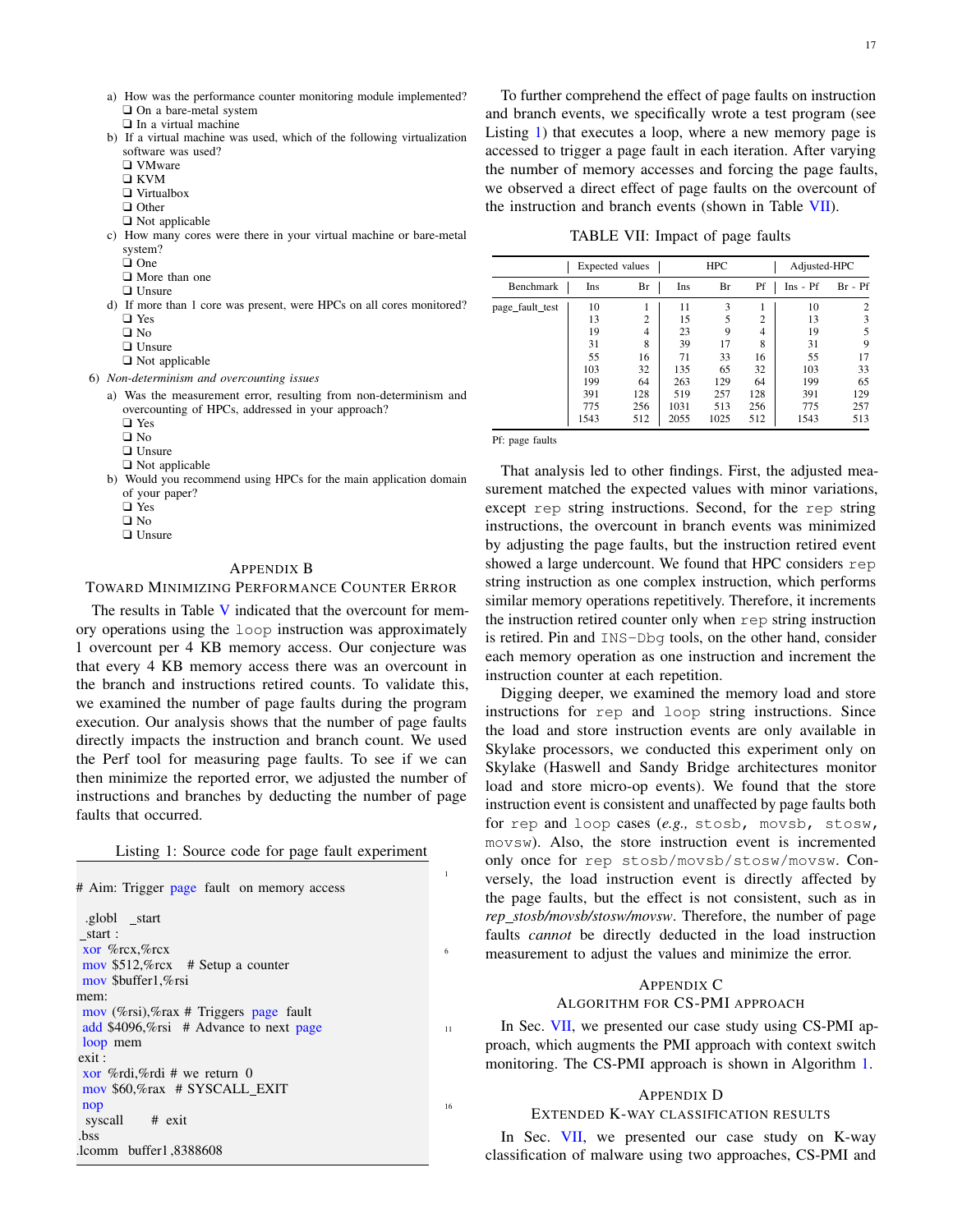

<span id="page-17-2"></span>

Fig. 4: K-way classification: Decision Tree (J48).

# <span id="page-17-0"></span>Algorithm 1 CS-PMI approach

|            |                                           | poshkill                                               | bonk     | alcaul                   | thorin         | toffus                   | werl           | afgar          | smee           | panding        | gel                                                    | cisum          | tiraz          | bube           | eniog                    | .≌                       |                                                    |          |                  | poshkill       | bonk         |
|------------|-------------------------------------------|--------------------------------------------------------|----------|--------------------------|----------------|--------------------------|----------------|----------------|----------------|----------------|--------------------------------------------------------|----------------|----------------|----------------|--------------------------|--------------------------|----------------------------------------------------|----------|------------------|----------------|--------------|
|            |                                           |                                                        |          |                          |                |                          |                |                |                |                | (a) CS-PMI approach                                    |                |                |                |                          |                          |                                                    |          |                  |                |              |
|            | poshkill 118107100                        |                                                        |          |                          | $\Omega$       | 0                        | 0              | $\overline{0}$ | 0              | $\mathbf 0$    | $\mathbf 0$                                            | 0              | 0              | 0              | 0                        | 1                        |                                                    | 300      | poshkill 119 103 |                |              |
|            | bonk                                      | 115113 97                                              |          |                          | $\mathbf 0$    | $\mathbf 0$              | $\mathbf 0$    | $\mathbf 0$    | 0              | $\mathbf 0$    | $\mathbf 0$                                            | $\mathbf 0$    | 0              | 0              | 0                        | $\mathbf{1}$             |                                                    |          | bonk 110120      |                |              |
|            | alcaul 110 97 117                         |                                                        |          |                          | 0              | $\mathbf 0$              | $\mathbf 0$    | 0              | 0              | 0              | $\mathbf 0$                                            | 0              | 0              | 0              | 0                        | $\mathbf{1}$             |                                                    |          | alcaul 107 98 :  |                |              |
|            | thorin                                    | $\boldsymbol{0}$                                       | 0        | $\boldsymbol{0}$         | 318            | $\mathbf{1}$             | $\mathbf 0$    | $\mathbf 0$    | 1              | $\mathbf 1$    | $\mathbf{1}$                                           | $\mathbf 0$    | $\mathbf 1$    | $\mathbf 1$    | 0                        | $\mathbf{1}$             |                                                    | 240      | thorin           | $\mathbf 0$    | $\mathbf 0$  |
|            | toffus                                    | 0                                                      | 0        | 0                        | 0              | 235                      | $\mathbf 0$    | $\mathbf{1}$   | 6              | 13             | 55                                                     | $\overline{7}$ | 0              | 3              | 4                        | $\overline{2}$           |                                                    |          | toffus           | $\mathbf 0$    | 0            |
|            | werly                                     | 0                                                      | 0        | 0                        | 0              | 0                        | 311            | $\mathbf 1$    | $\overline{1}$ | $\mathbf 1$    | $\mathbf{1}$                                           | 1              | 2              | $\overline{2}$ | 1                        | 4                        |                                                    |          | werly            | 0              | $\mathbf 0$  |
|            | afgan                                     | 0                                                      | 0        | $\boldsymbol{0}$         | $\overline{c}$ | $\overline{c}$           | 1              | 302            | 3              | $\overline{2}$ | 3                                                      | $\overline{2}$ | 4              | $\overline{2}$ | $\overline{2}$           | 3                        |                                                    | 180      | afgan            | $\mathbf 0$    | 0            |
|            | smee                                      | 0                                                      | $\Omega$ | $\mathbf 0$              | $\mathbf{1}$   | 6                        | 1              | 3              | 291            | 6              | 6                                                      | $\mathbf{1}$   | $\overline{2}$ | $\overline{2}$ | $\overline{4}$           | 3                        |                                                    |          | smee             | $\Omega$       | $\mathbf{0}$ |
|            | bonding                                   | $\mathbf{1}$                                           | 0        | $\mathbf{1}$             | $\mathbf{1}$   | 15                       | $\,1$          | 1              | 5              | 237            | 27                                                     | $\overline{4}$ | $\mathbf 1$    | 10             | 6                        | 17                       |                                                    |          | bonding          | $\mathbf{1}$   | $\mathbf 0$  |
|            | delf                                      | $\mathbf 0$                                            | 0        | $\mathbf 0$              | $\overline{2}$ | 56                       | $\mathbf 1$    | 2              | 6              |                | 26 203                                                 | 6              | 4              | 8              | 6                        | 5                        |                                                    | 120      | delf             | $\mathbf 0$    | 0            |
|            | cisum                                     | 0                                                      | 0        | $\mathbf{0}$             | 0              | 9                        | $\mathbf{1}$   | 2              | 1              | 4              | 5                                                      | 290            | $\mathbf{1}$   | $\overline{4}$ | $\mathbf{1}$             | 7                        |                                                    |          | cisum            | $\mathbf 0$    | $\mathbf 0$  |
|            | tiraz                                     | $\Omega$                                               | 0        | $\mathbf 0$              | $\mathbf{1}$   | $\mathbf{1}$             | $\mathbf 1$    | 4              | $\overline{2}$ | $\overline{2}$ | 4                                                      | $\mathbf 1$    | 304            | $\mathbf{1}$   | 3                        | $\mathbf{1}$             |                                                    |          | tiraz            | $\mathbf 0$    | $\mathbf 0$  |
|            | bube                                      | $\mathbf 0$                                            | $\Omega$ | $\mathbf{0}$             | $\mathbf{1}$   | 5                        | $\overline{2}$ | $\overline{2}$ | 3              | 10             | 9                                                      | 6              | 2              | 267            | 3                        | 15                       |                                                    | 60       | bube             | $\mathbf 0$    | $\mathbf 0$  |
|            | leniog                                    | $\boldsymbol{0}$                                       | 0        | $\mathbf 0$              | $\mathbf{1}$   | 5                        | $\mathbf{1}$   | $\overline{4}$ | 6              | 5              | 8                                                      | $\overline{2}$ | 4              | 3              | 285                      | $\overline{2}$           |                                                    |          | leniog           | 1              | $\mathbf{1}$ |
|            | ie                                        | $\mathbf 1$                                            | 1        | $\mathbf 1$              | $\mathbf 1$    | $\overline{\mathcal{L}}$ | 5              | 3              | $\overline{4}$ | 16             | 6                                                      | 6              | $\overline{c}$ | 16             | $\overline{\mathcal{L}}$ | 259                      |                                                    |          | ie               | $\overline{4}$ | 4            |
|            |                                           |                                                        |          |                          |                |                          |                |                |                |                |                                                        |                |                |                |                          | $\underline{\mathbb{O}}$ |                                                    | $\Omega$ |                  |                |              |
|            |                                           | boshkill                                               | bonk     | alcaul                   | thorin         | toffus                   | werly          | afgan          | smee           | paribrioc      | đelf                                                   | cisum          | tiraz          | bube           | eniog                    |                          |                                                    |          |                  | poshkill       | bonk         |
|            |                                           |                                                        |          |                          |                |                          |                |                |                |                | (b) PMI approach                                       |                |                |                |                          |                          |                                                    |          |                  |                |              |
|            |                                           |                                                        |          |                          |                |                          |                |                |                |                |                                                        |                |                |                |                          |                          | Fig. 4: K-way classification: Decision Tree (J48). |          |                  |                | Fig.         |
|            |                                           |                                                        |          |                          |                |                          |                |                |                |                |                                                        |                |                |                |                          |                          |                                                    |          |                  |                |              |
|            | Algorithm 1 CS-PMI approach               |                                                        |          |                          |                |                          |                |                |                |                |                                                        |                |                |                |                          |                          |                                                    |          |                  |                |              |
|            |                                           |                                                        |          |                          |                |                          |                |                |                |                |                                                        |                |                |                |                          |                          |                                                    |          |                  |                |              |
| 2:         | 1: function MODULE INITIALIZATION         |                                                        |          |                          |                |                          |                |                |                |                |                                                        |                | PMI. Table V.  |                |                          |                          |                                                    |          |                  |                |              |
| 3:         | Hook context switch<br>Hook PMI interrupt |                                                        |          |                          |                |                          |                |                |                |                |                                                        |                | using KNN al   |                |                          |                          |                                                    |          |                  |                |              |
|            | 4: end function                           |                                                        |          |                          |                |                          |                |                |                |                |                                                        |                |                | confusion mati |                          |                          |                                                    |          |                  |                |              |
| 5:         | function CONTEXT_SWITCH_HOOK              |                                                        |          |                          |                |                          |                |                |                |                |                                                        |                |                |                |                          |                          |                                                    |          | two approache    |                |              |
| 6:         |                                           | if Next_process $==$ Test_app then                     |          |                          |                |                          |                |                |                |                |                                                        |                |                |                |                          |                          |                                                    |          |                  |                |              |
| 7:         |                                           |                                                        |          | $Test\_app\_flag = TRUE$ |                |                          |                |                |                |                |                                                        |                |                |                |                          |                          |                                                    |          |                  |                |              |
| 8:         |                                           |                                                        |          |                          |                |                          |                |                |                |                | <b>if</b> Test app runs for the first time <b>then</b> |                |                |                |                          |                          |                                                    |          |                  |                |              |
| 9:<br>10:  |                                           |                                                        | else     | Initialize HPC           |                |                          |                |                |                |                |                                                        |                |                |                |                          |                          |                                                    |          |                  |                |              |
| 11:        |                                           |                                                        |          | Restore HPC values       |                |                          |                |                |                |                |                                                        |                |                |                |                          |                          |                                                    |          |                  |                |              |
| 12:        |                                           |                                                        | end if   |                          |                |                          |                |                |                |                |                                                        |                |                |                |                          |                          |                                                    |          | We discuss       |                |              |
| 13:        |                                           | <b>else if</b> Previous_process $==$ Test_app then     |          |                          |                |                          |                |                |                |                |                                                        |                |                |                |                          |                          |                                                    |          |                  |                |              |
| 14:        |                                           |                                                        |          | Save HPC values          |                |                          |                |                |                |                |                                                        |                |                |                |                          |                          |                                                    |          | §VIII-A. Fig.    |                |              |
| 15:        |                                           | end if                                                 |          |                          |                |                          |                |                |                |                |                                                        |                |                |                |                          |                          |                                                    |          | different numb   |                |              |
|            | 16: end function                          |                                                        |          |                          |                |                          |                |                |                |                |                                                        |                |                |                |                          |                          |                                                    |          |                  |                |              |
|            | 17: function PMI HOOK                     |                                                        |          |                          |                |                          |                |                |                |                |                                                        |                |                |                |                          |                          |                                                    |          |                  |                |              |
| 18:        |                                           | <b>if</b> $Test\_app\_flag == TRUE$ then               |          |                          |                |                          |                |                |                |                |                                                        |                |                |                |                          |                          |                                                    |          |                  |                |              |
| 19:<br>20: |                                           |                                                        |          | Record HPC values        |                |                          |                |                |                |                |                                                        |                |                |                |                          |                          |                                                    |          |                  |                |              |
| 21:        |                                           |                                                        |          | Reset HPC                |                |                          |                |                |                |                | Reset threshold value for triggering PMI               |                |                |                |                          |                          |                                                    |          |                  |                |              |
| 22:        |                                           | end if                                                 |          |                          |                |                          |                |                |                |                |                                                        |                |                |                |                          |                          |                                                    |          | We provide       |                |              |
|            | 23: end function                          |                                                        |          |                          |                |                          |                |                |                |                |                                                        |                |                |                |                          |                          |                                                    |          | UNCSecLab/h      |                |              |
|            | 24: function MODULE_UNLOAD                |                                                        |          |                          |                |                          |                |                |                |                |                                                        |                |                |                |                          |                          |                                                    |          | under differer   |                |              |
| 25:        |                                           | Record HPC values saved during the last context switch |          |                          |                |                          |                |                |                |                |                                                        |                |                |                |                          |                          |                                                    |          | the CS-PMI a     |                |              |
| 26:        |                                           | Remove context switch and PMI hooks                    |          |                          |                |                          |                |                |                |                |                                                        |                |                |                |                          |                          |                                                    |          |                  |                |              |
|            | 27: end function                          |                                                        |          |                          |                |                          |                |                |                |                |                                                        |                |                |                |                          |                          |                                                    |          | reproducibility  |                |              |

<span id="page-17-1"></span>

Fig. 5: K-way classification: KNN (IBk).

PMI. Table [VIII](#page-18-0) presents the results for K-way classification using KNN algorithm. Fig. [4](#page-17-2) and [5](#page-17-1) show the corresponding confusion matrices for decision tree and KNN classifiers using two approaches.

# <span id="page-17-3"></span>APPENDIX E SKID DURING PMI

We discussed the skid issue during the PMI delivery in §[VIII-A.](#page-10-2) Fig. [6](#page-18-1) shows the observed skid when PMI is set at different number of ret\_miss events.

# APPENDIX F

# CODE AND DATA ARTIFACTS

We provide a stepwise tutorial at [https://github.com/](https://github.com/UNCSecLab/hpc.git) [UNCSecLab/hpc.git](https://github.com/UNCSecLab/hpc.git) on how to best use performance counters under different settings. Our kernel module implementing the CS-PMI approach is available on GitHub. To promote reproducibility of our experiments, our extensions to the benchmark suite by Weaver & McKee [\[33\]](#page-13-16) are also available.